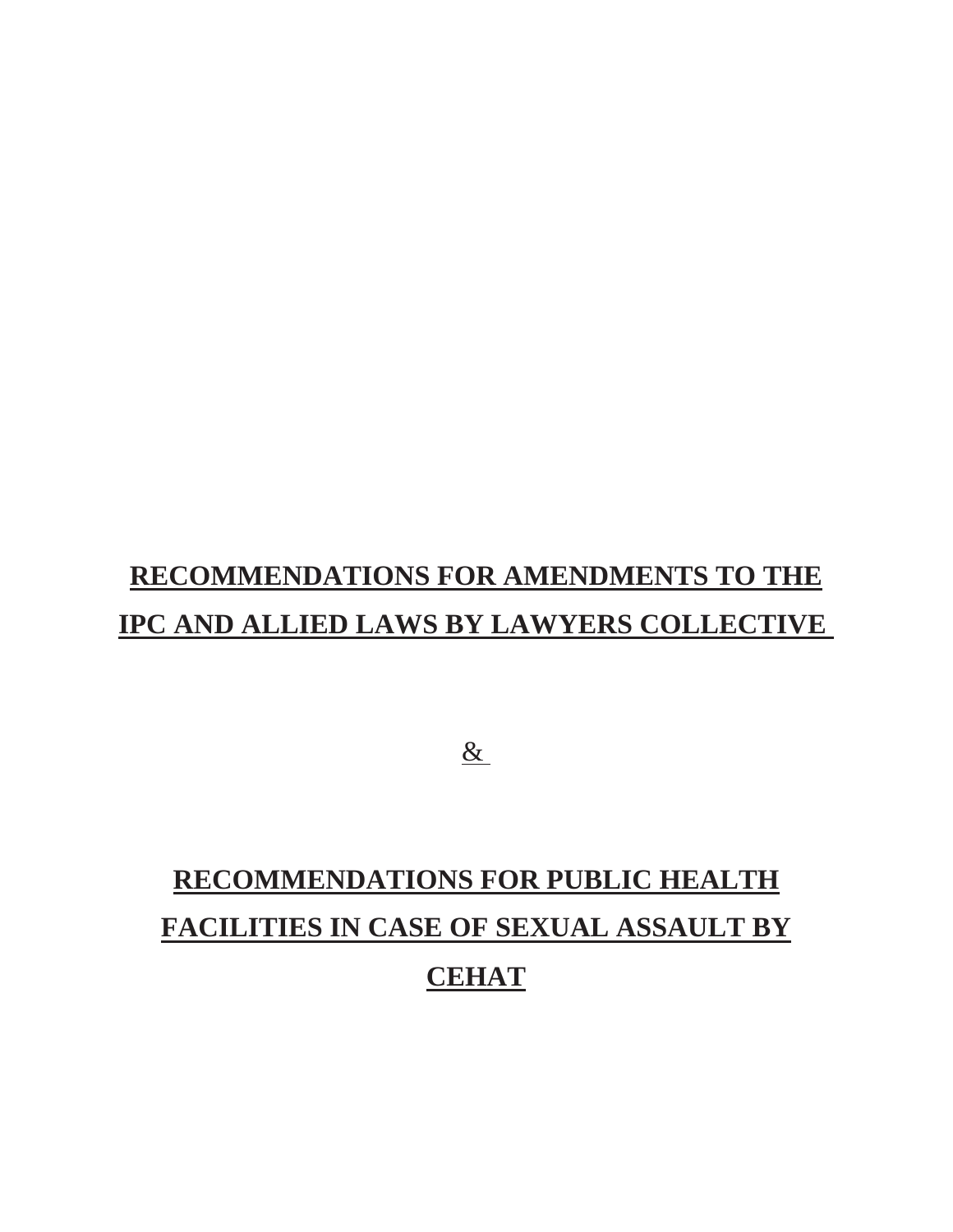#### **INTRODUCTION**

This horrific incident of rape of a woman in Delhi has had a chilling effect on the entire country. It reflects the underlying deep-rooted discrimination against women. It is symptomatic of the fundamental malaise that exists in our society about how we treat women in families and communities and how we think of them as unequal to men. We must channelize this mobilization to begin introspecting and then transforming the social norms and State institutions and structures, which sanction disrespect and discrimination against women. These reforms must begin from our homes and then embrace all other community and State structures. We sincerely believe that we as women cannot and should not be cowed down and retreat from public spaces but come forward in large numbers to reclaim our roles as equal members of the society.

The Constitution of India adopted in 1950, gives us the right to equality and also provides for substantive equality under Articles 14 and 15. Through Article 21, it promises us a right to live with dignity and a right to privacy. However, when the Indian Penal Code was drafted, our Constitution had not come into existence. Lord Macaulay while drafting the Indian Penal Code in 1860 was not focused on the rights of the individual. He was focused on crimes against state and crimes against property, where women were considered property. While there was a chapter on crimes against human body, little to no emphasis was given to crimes against women. Unfortunately, till date, there have been no wide-scale changes made to these laws to reflect the changing social, cultural and political values of the country. The few changes that have been brought about have been done in a piecemeal manner where the first change since 1860 was brought in, in 1983, which recognized cruelty faced by women in marriage.

We recommend that a separate comprehensive statute on crimes against women be introduced which recognizes and penalizes all crimes that are committed against women. Currently, crimes against women are dealt with in separate statutes where a few provisions have been inserted in different laws to deal with the same. For instance, the Indian Penal Code, 1860 recognizes dowry death and cruelty and 'outraging of modesty' of women in its statute in different chapters. Further, we have a Pre-Conception and Pre Natal Diagnostic Techniques Act, 1994 that criminalizes sex selective abortion. Furthermore, there is another act called Commission of Sati (Prevention) Act, 1987, which criminalizes the practice of sati. Thus, the crimes against women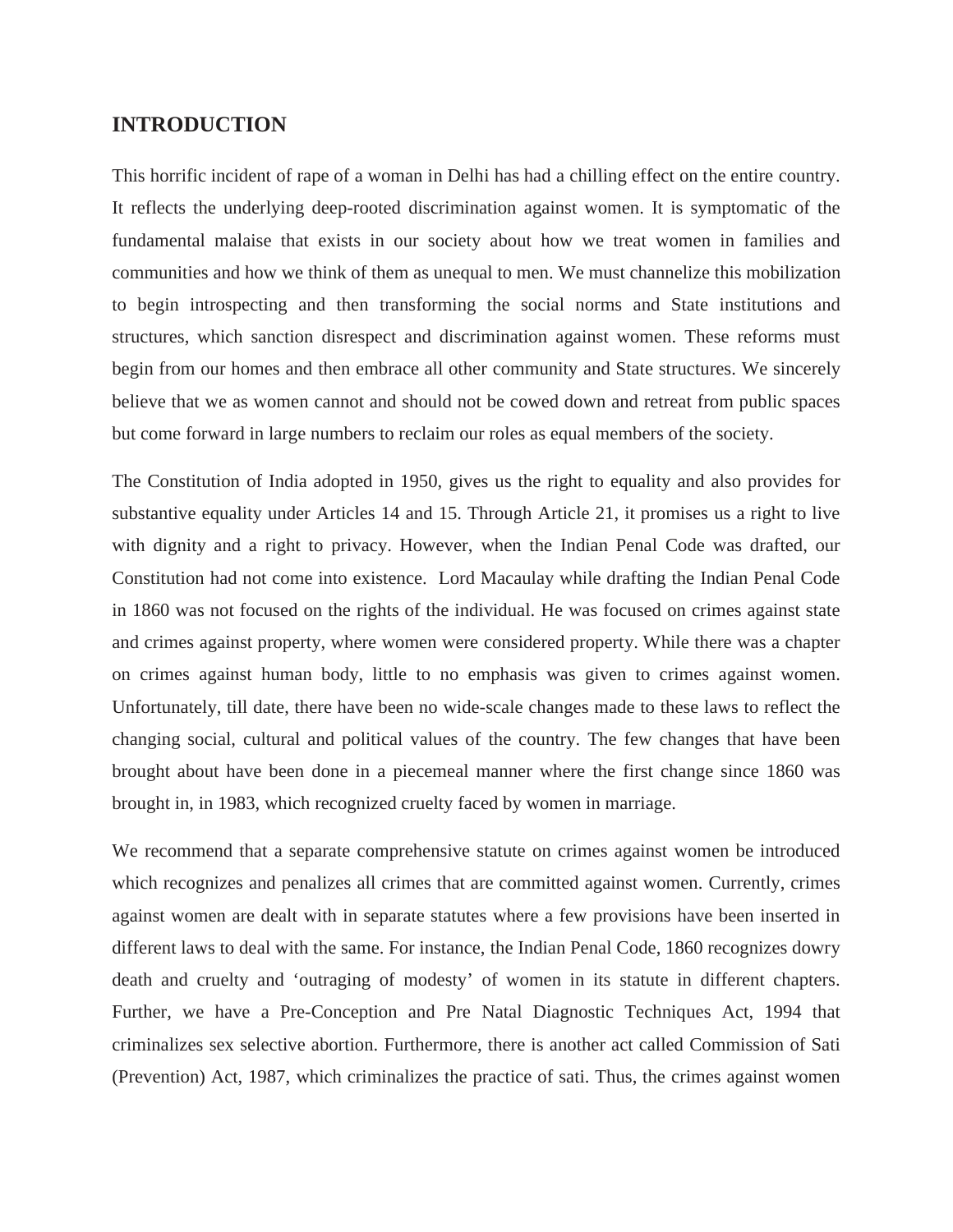are scattered amongst many statutes. We recommend that a comprehensive statute that consolidates all the crimes against women is drafted.

Furthermore, we have laws for civil and criminal wrongs but we don't have a law on tort unlike the USA. We suggest that there is need for a civil law of tort, which encompasses wrongs committed against women such as harassment, sexual harassment, and defamation among others.

Lastly, for any concrete steps to be taken, we will need to vastly modify our conceptualization of women where instead of seeing them as passive, submissive, asexual beings in need of protection, we see them as independent, autonomous, sexually active beings who require additional measures to protect their interests precisely because of the treatment meted out to them by society for centuries.

Some measures that can be taken with immediate effect are ensuring meaningful involvement of women while drafting laws on gender crimes. Further, we need to recognize the role of media in aiding our efforts of introducing and sustaining commitment to a gender equal society. There is need to delink violence from sexuality and promote respect for women in mainstream media. Furthermore, we need to have large-scale awareness campaigns on gender equality where we teach our society to treat women with dignity and as equal fellow citizens. Thus, gender sensitization campaigns have to be initiated immediately in schools and colleges as well as in all State institutions, particularly in the police and judicial systems.

#### **METHODOLOGY**

While drafting this report, we have divided sexual offences against women into two broad categories. The first category is the newly defined sexual assault in the pending Criminal Law (Amendment) Bill, 2012 which encompasses penetrative sexual assault and the second category is the broadly defined sexual harassment which collapses the contrived distinction between sections 354 and 509 and encapsulates it within a newly created section called sexual harassment. Further, we believe that there is a requirement to incorporate a substantive provision on the crime of disrobing and parading naked akin to the substantive provisions on acid attack.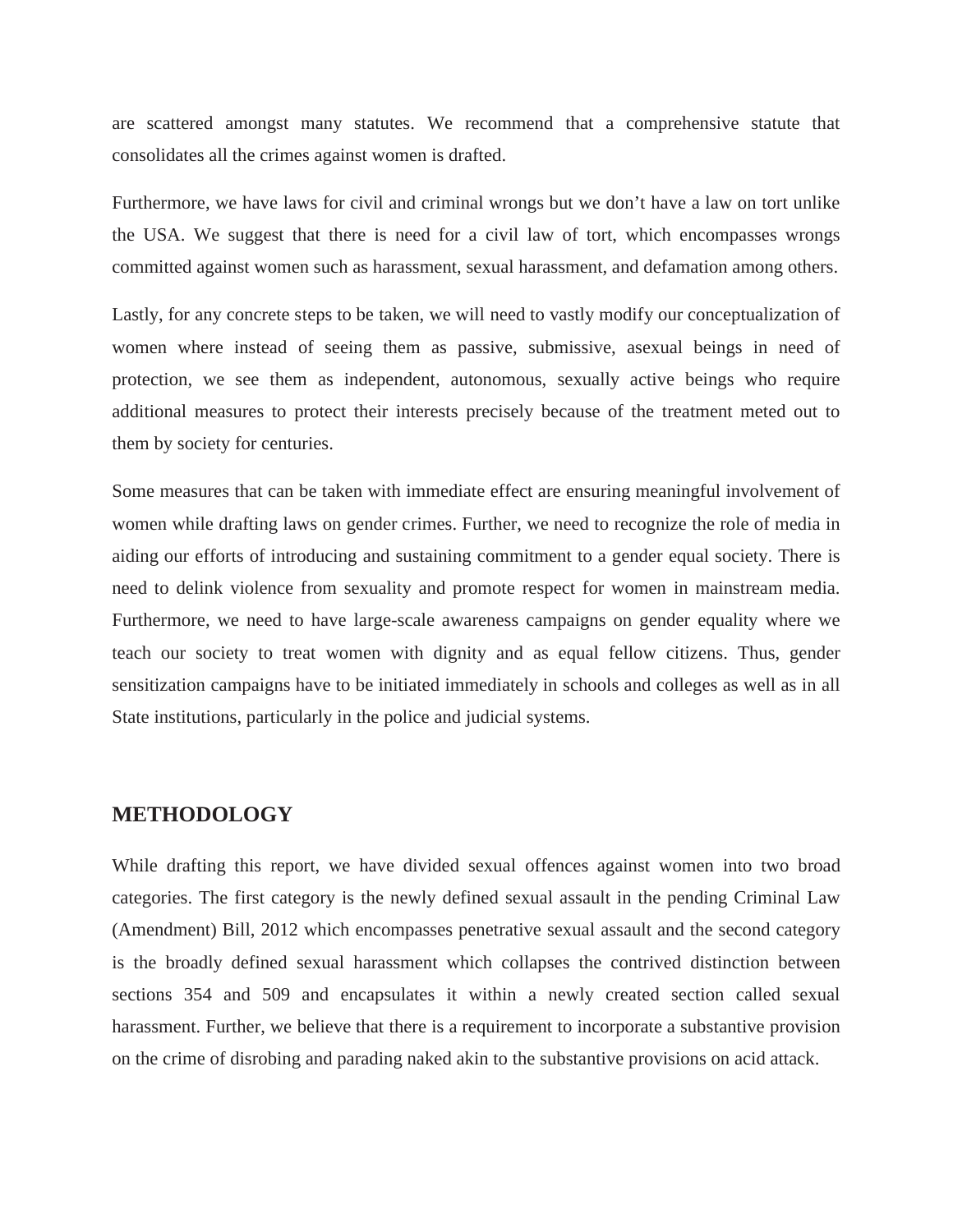Thus, the first section of this report studies amended section 375 on penetrative sexual assault as per criminal law amendment bill, 2012 and elaborates the changes that it deems necessary. It suggests among other changes deletion of gender neutrality of perpetrator, retaining the age of consent at sixteen, deletion of the concept of 'against her will' as well as deletion of marital rape exemption with the rationale given for each recommended amendment. Further, it brings in concepts of sexual assault within the context of communal violence. Secondly, it looks at the need for a definition and conceptualization of the concept of consent where consent should be understood as voluntary agreement to each act of the sequence of actions under the relevant section. Furthermore, it recommends deletion of section 377, as argued by Lawyers Collective in the case of *Naz Foundation v. Govt of NCT of Delhi* [160 Delhi Law Times 277], which says that we need to recognize the necessity to allow space and freedom for different modes of sexuality, and also that with the passing of the law of Protection of Children From Sexual Offences Act, 2012 the concerns of sexual assault against children have been resolved.

The second section lays down the second broad category of sexual offences committed against women under the heading of sexual harassment. It brings within its scope crimes of stalking, digital harassment, as well as other offences such as unwelcome sexual contact of groping, leering, lewd remarks among others. It grades the offences and punishments where it suggests imposition of fines for offences that occur more often. It also suggests authorizing personnel working in public places such as hotel managers, bus conductors, guards, traffic police among other personnel to be identified who will be authorized by the government to impose fines in case of commission of offence. These fines have been introduced for a variety of reasons. Firstly, it allows the responsibility of preventing crimes against women to be shared with the civil society thus introducing gender sensitivity in the mainstream through practice, secondly it brings in proportionality between offence and punishment, thirdly it brings in the concept of vicarious liability albeit indirectly as the law suggests that the employer impose a fine on the employee who commits the offence but does not require the employer to pay the fine. Here, we would like to assert that vicarious liability and command responsibility needs to be introduced in the case of sexual offences against women. Lastly and most importantly imposition of fines which can be collected by authorizes personnel commonly found in public spaces makes the law more accessible to women who may not want to go to court for a routinely occurring offence of sexual harassment.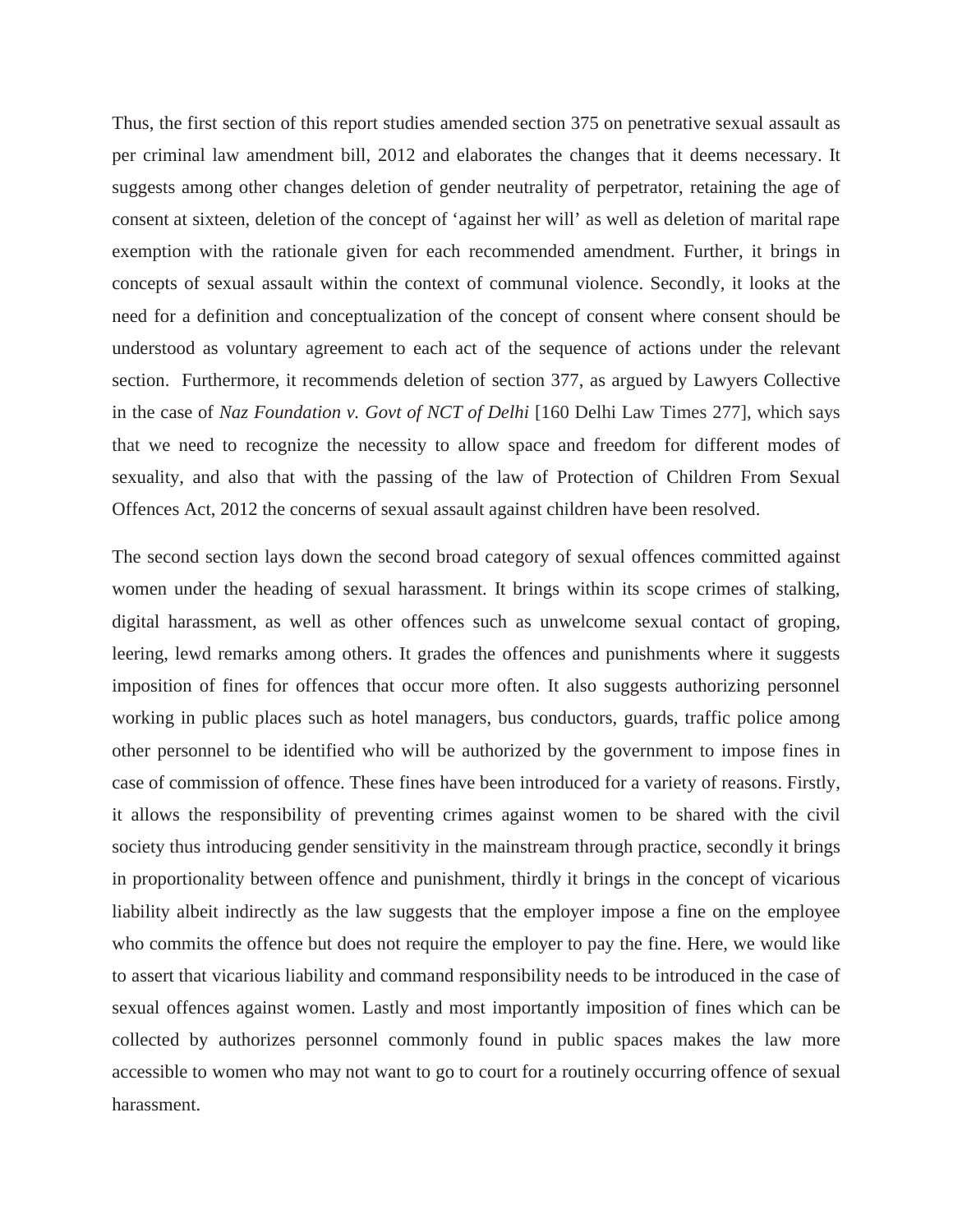Further, we discuss the law on self-defense, which is present in IPC and recommend an addition to it in terms of women being allowed to defend themselves when faced with sexual harassment. The intention behind this recommendation is to explicitly state that women who exercise their right to self-defence in cases of sexual harassment will be protected by law.

The third section of the report makes recommendations on bringing in a monitoring and evaluation scheme at three levels- districts, states and the centre. It recommends monitoring and evaluation of each section of the workforce, which sexual crime survivors come in contact with, beginning with the police including the lawyers, the medical staff, the social workers and the judiciary. It also puts forth our proposal on having a special rapporteur on violence against women at a national level.

The fourth section makes recommendations regarding rehabilitative measures such as the need for a compensation scheme which gives the survivors compensation when the complaint is lodged as well as the need for medical and legal aid among other measures.

The fifth section looks at investigation techniques, specifically forensic evidence collection and emphasizes the need to delete two finger testing as well as any evidence collection which focuses on the character of the survivor. It also talks about the need to delink medical treatment from forensic evidence collection.

The last section makes recommendations regarding amendments to other acts such as Army Act, Armed Forces Special Powers Act, which allow sexual assault to be punished with court martial in certain cases. It recommends changes so as to bring sexual offences against women committed by the army within the ambit of the court's jurisdiction, as currently it is required to be tried by the army courts. This has led to horrific incidents on injustice in the past where crimes like Manorama have occurred and the punishment for the same has been reduced due to extraneous circumstances such as the perpetrators belonging to the army.

**NOTE:** Due to the recent debates on death penalty, we would like to place on record our opposition to the demand for death penalty on the grounds that it is cruel and inhuman. Further, we would like to place on record our objection to amending the Juvenile Justice (Care and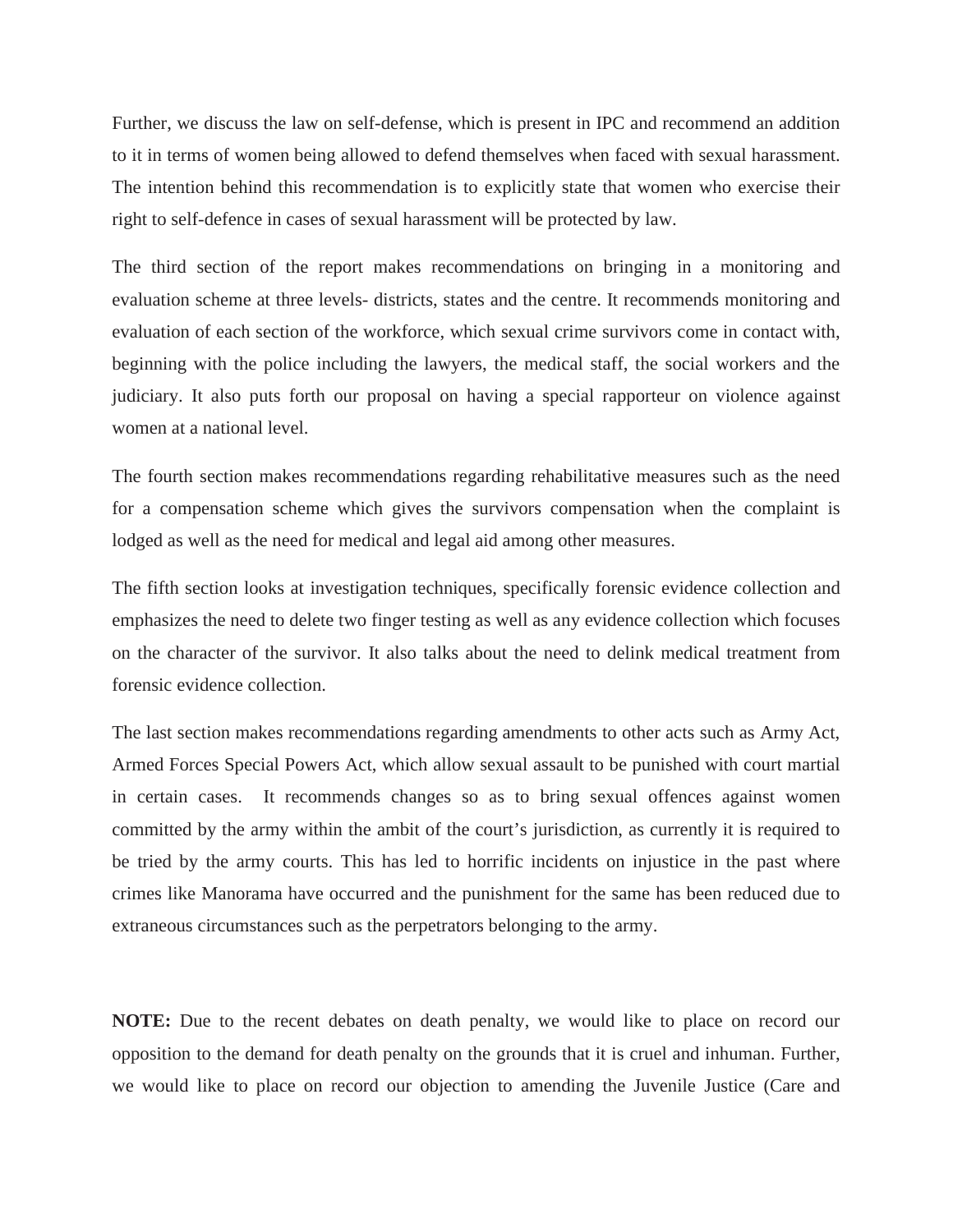Protection of Children) Act, 2000 as the philosophy behind the act was that it gives people below the age of eighteen a real chance to reform and this is a philosophy we agree with.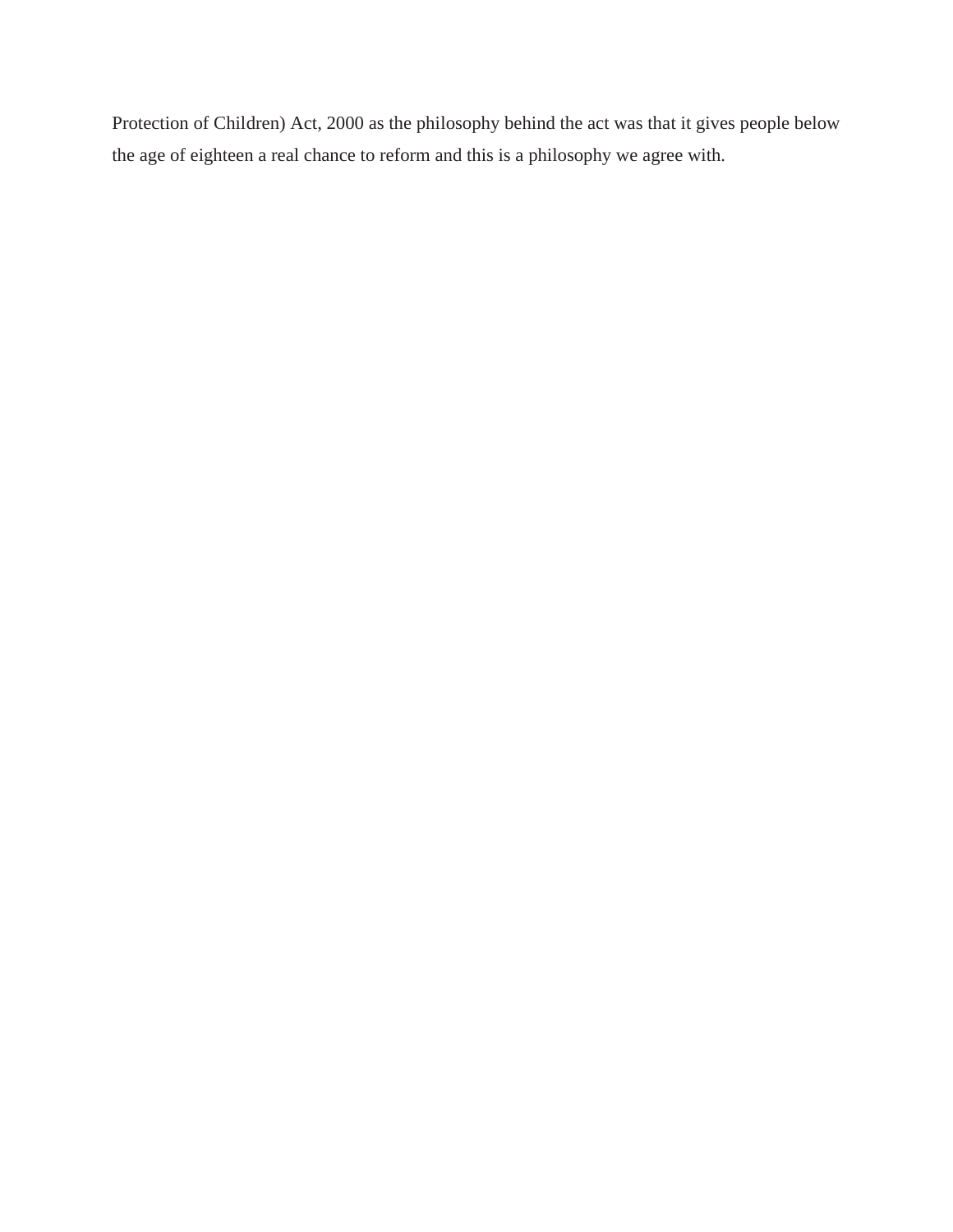# Section 1: Proposed Amendments to Sexual Assault and Related Laws

This section discusses the amendments to the sections 375, 376, 377 and section 90. It discusses the amendments to the crime of sexual assault and the punishment for sexual assault. It lays down the section of the Indian Penal Code, 1860 as it exists and also lists the proposed section under the Criminal Law (Amendment) Bill, 2012. It further elaborates the changes that is recommended discussing the rationale for the proposed changes. It further discusses the need for deletion of section 377, which currently has been retained in the IPC and discusses the need for a definition of consent as well as the elements of the conceptualized consent.

## **A) AMENDMENTS TO SECTION 375 AND DELETION OF SECTION 376A, IPC**

#### **Current Section 375. Rape :**

A man is said to commit" rape" who, except in the case hereinafter excepted, has sexual intercourse with a woman under circumstances falling under any of the six following descriptions:-

Firstly:- Against her will.

Secondly.- Without her consent.

Thirdly.- With her consent, when her consent has been obtained by putting her or any person in whom she is interested in fear of death or of hurt.

Fourthly.- With her consent, when the man knows that he is not her husband, and that her consent is given because she believes that he is another man to whom she is or believes herself to be lawfully married.

Fifthly.- With her consent, when, at the time of giving such consent, by reason of unsoundness of mind or intoxication or the administration by him personally or through another of any stupefying or unwholesome substance, she is unable to understand the nature and consequences of that to which she gives consent.

Sixthly.- With or without her consent, when she is under sixteen years of age.

Explanation.- Penetration is sufficient to constitute the sexual intercourse necessary to the offence of rape.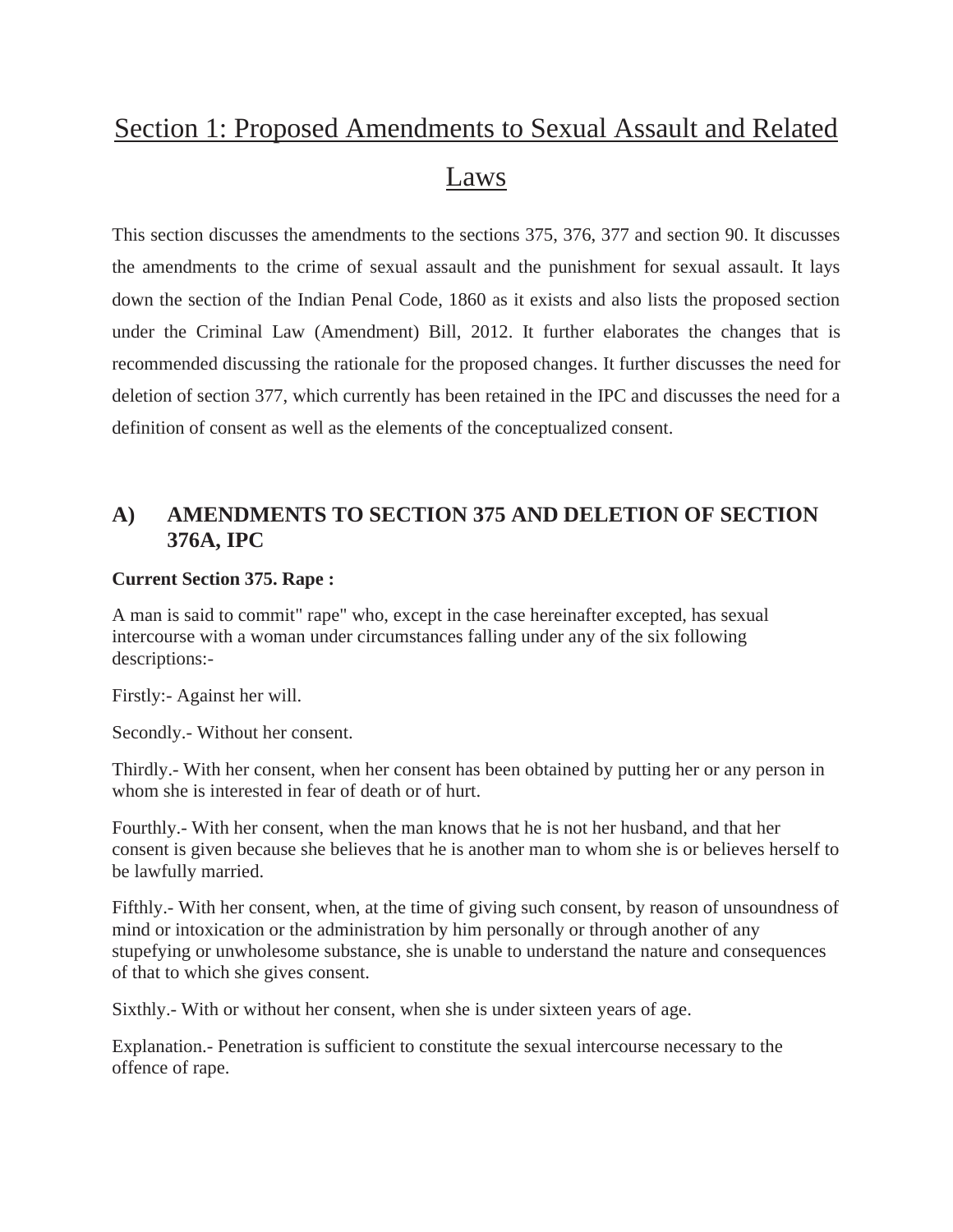Exception.- Sexual intercourse by a man with his own wife, the wife not being under fifteen years of age, is not rape.

### **Proposed Section 375: Sexual Assault**:-

A person is said to commit "sexual assault" if that person—

(a) penetrates, for a sexual purpose, the vagina or anus or urethra or mouth of another person with—

(i) any part of the body including the penis of such person; or

(ii) any object manipulated by such person,

except where such penetration is carried out for proper hygienic or medical purposes;

(b) manipulates any part of the body of another person so as to cause penetration of the vagina or anus or urethra or mouth of such person by any part of the other person's body;

(c) engages in "cunnilingus" or "fellatio",

under the circumstances falling under any of the following six descriptions:— Firstly.—Against the other person's will.

Secondly.— Without the other person's consent.

Thirdly.— With the other person's consent when such consent has been obtained by putting such other person or any person in whom such other person is interested, in fear of death or of hurt.

Fourthly.—When the person assaulted is a female, with her consent, when the man knows that he is not her husband and that her consent is given because she believes that he is another man to whom she is or believes to be lawfully married. Fifthly.—With the consent of the other person when, at the time of giving such consent, by reason of unsoundness of mind or intoxication or the administration by that person personally or through another of any stupefying or unwholesome

substance, the other person is unable to understand the nature and consequences of that action to which such other person gives consent.

Sixthly.—With or without the other person's consent, when such other person is under eighteen years of age.

Explanation I.—Penetration to any extent is "penetration" for the purposes of this section.

Explanation II.—For the purposes of this section, "vagina" shall also include labia majora.

Exception.—Sexual intercourse or sexual acts by a man with his own wife, the wife not being under sixteen years of age, is not sexual assault.

### **Recommendations**

**I. The perpetrator needs to be made gendered, specifying it to be a man, while the victim can remain gender neutral.**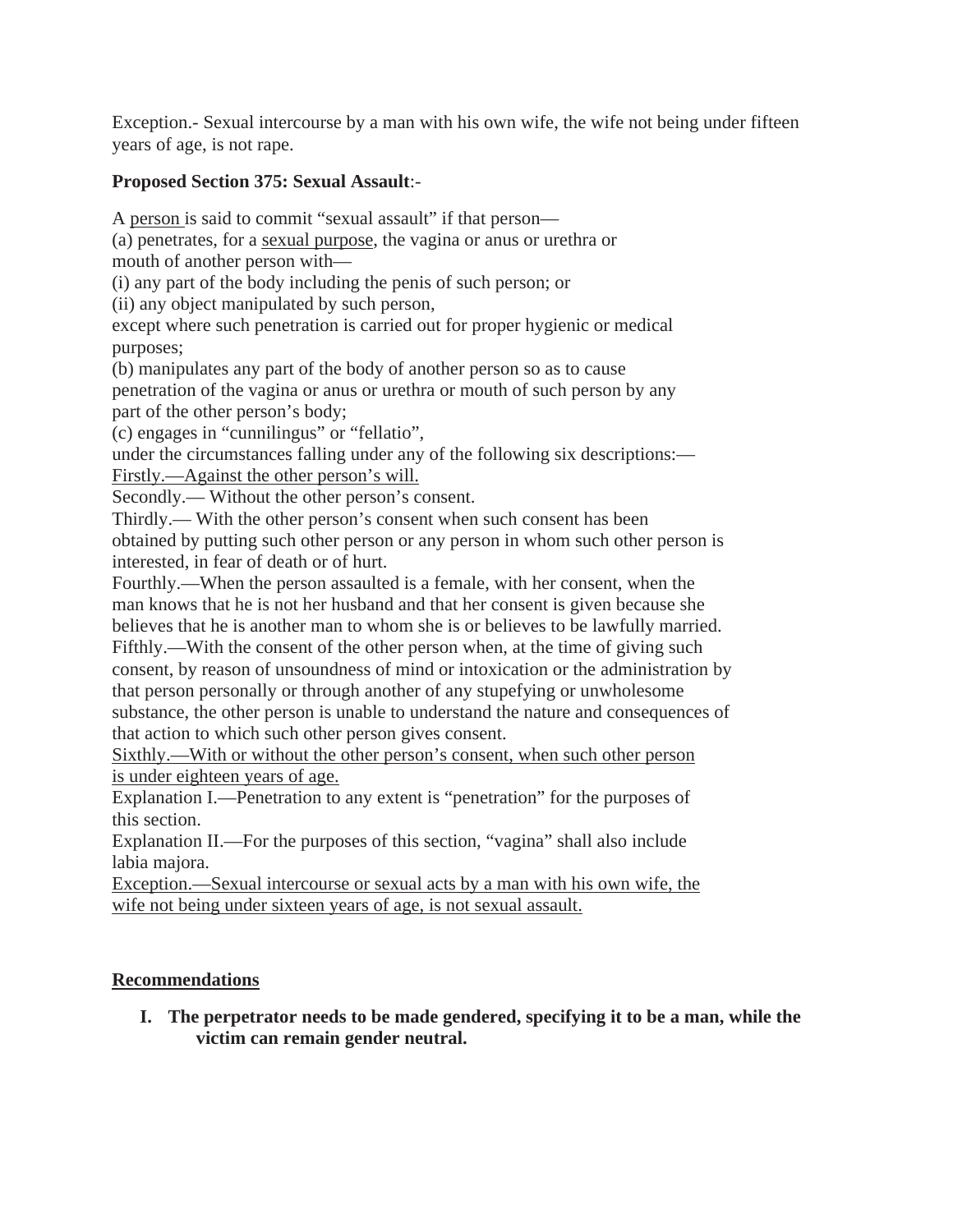We need to retain gender specificity in the sexual assault law as making it gender neutral law denies the reality that in an overwhelming majority of sexual assault cases, men are the aggressors and there is a negligible number of cases where women have been the perpetrators. Further, every criminal law is supposed to serve the dual purpose of defining crimes and acting as a deterrent to the public from committing crimes, and hence is supposed to set the normative standard for the society. By making the sexual assault law gender neutral, it negates the reality that rape is a crime of power committed within the paradigm of social and physical inequality between the male and the female. Further, the element of stigma that attaches itself to the victim serves to re-victimize her. Also, it erodes the deterrence value of criminalizing rape as it will inevitably be used against women in rape trials, where men will state that women were aggressors in rape trials.

Thus, the recommendation is that the perpetrator of the crime needs to be gendered, i.e. a man while the survivor of the crime can be gender neutral. This amendment along with the deletion of Section 377 will ensure that concerns about non-consensual sexual intercourse with homosexuals and transgender people are taken care of by the sexual assault law.

Thus, the section should read **S. 375** " *A man is said to commit "sexual assault" if he..."*

#### **II. The age of consent needs to be sixteen years, not eighteen years**

As per the current section 375 of IPC, the age of consent is 16 while as per the 2012 Criminal Law Bill, the age of consent is 18 years. We recommend that the age of consent be retained at 16 as increasing it to 18 serves no purpose. It is an accepted fact that by the age of sixteen, women are sexually mature, biologically and psychologically, and that their sexual instincts are very much alive. Increasing the age of consent to 18 years will only make women between 16 and 18 who exercise their right to sexual autonomy extremely vulnerable.

As can be seen from the statistics released by National Crime Records Bureau, there has been a 256.25 percent increase in the kidnapping of women between the ages of 15-18 for the purpose of marriage and in 2010, 46.9% of the abducted girls, were kidnapped for the purpose of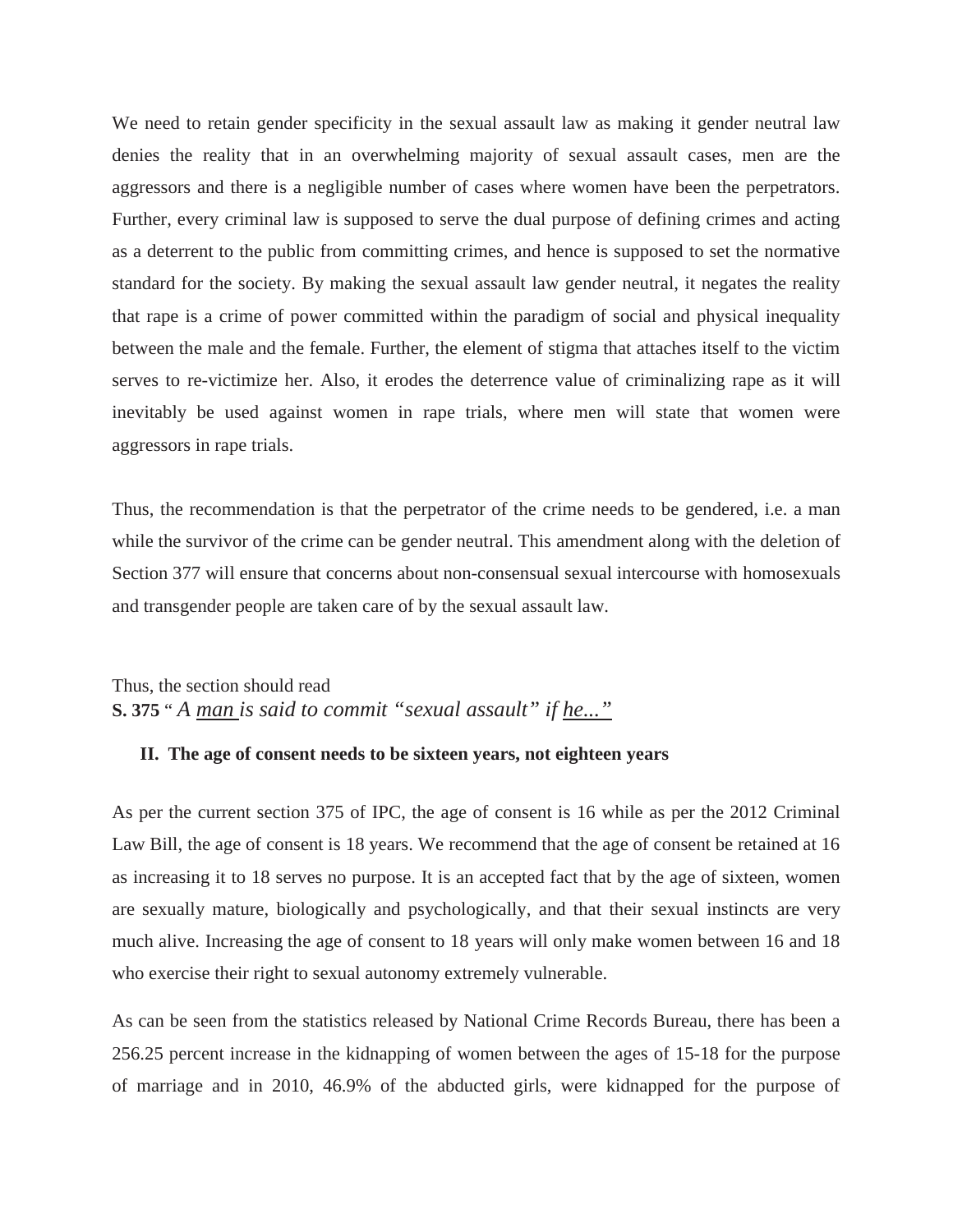marriage. It's a well-known fact that a large majority of these complaints have been filed by parents of girls who were in relationships which the parents disapproved of. More than 1000 adolescents die every year due to honour killings linked to marriage. Thus, as can be seen from the above figures, in case of a consensual relationship, which goes against the honour of parents, they will use the age of consent as a tool to file complaints of sexual assault and kidnapping and pray for writs of habeas corpus. This has been reiterated by a trial court judge who says that increasing the age of consent is undemocratic and regressive and will only serve to give license to the police to harass teenagers.<sup>1</sup>

Further, the Director of Haq, says that a lot of young people get married not because they are emotionally ready for the commitment but because it allows them to have legitimate sex.<sup>2</sup> The laws should not aid moral policing and harassment of teenagers.

Thus, we recommend that the age of consent be retained at 16.

#### **III.Section 375, Firstly –** *Against the other person's will* **needs to be deleted.**

The essence of the offence of rape is lack of consent to sexual intercourse. Once that is proved, there is no need to prove anything else such as "against her will". Courts have typically looked at marks of injury to prove resistance, which in turn is taken to indicate that the sexual intercourse was "against her will". This imposes a burden on the woman to prove that she resisted physically and if she cannot show that there was physical injury, the converse is assumed that there was no rape or that there was consent to sexual intercourse.

This is reflected in the Orissa High Court 2004 judgment of *Sukru Gouda v. State of Orissa3* where Justice A.S. Naidu held that, "Law is well settled that it is not possible for a single man to commit sexual intercourse with a healthy adult female in full possession of her senses against her will. If there would have been any resistance by P.W. 1, at least some scratches or bruises would

01/india/31958627\_1\_sessions-judge-age-bar-age-limit

<sup>1</sup> Smriti Singh "Raising Age of Consent to 18 regressive, undemocratic: Court" , Times of India , June 1, 2012. at http://articles.timesofindia.indiatimes.com/2012-06-

<sup>2</sup> Bharti Ali "Age of Consent Catastrophe" The Tribune, Monday, 21 May, 2012 . Also found at http://www.haqcrc.org/blogs/age-consent-catastrophe-tribune-monday-may-21-2012  $3\,2004$  CriLJ 1566 at para 11.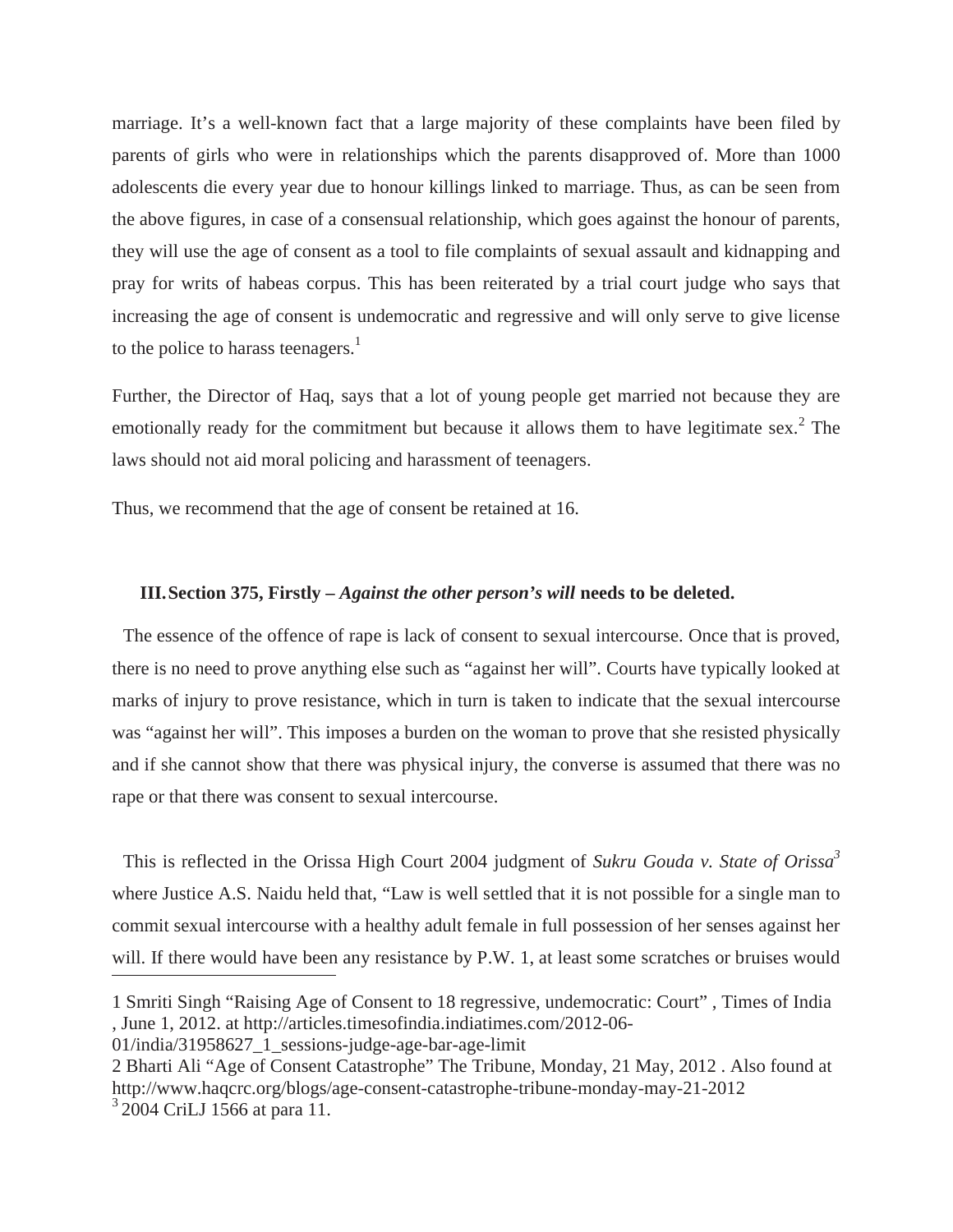have been found either on her body or on the body of the appellant…" This was good law for fours years in Orissa till Justice Pasayat overturned the judgment in 2008 in the Supreme Court stating that "the High Court itself noticed that there were two contradictory grounds. One was that no such incidence had taken place and this was a case of false implication; other was that the act was with consent. Such irreconcilable stand should not have found favour with the High Court<sup>"4</sup> Thus, it is evident that where no physical injuries are present the courts are unwilling to acknowledge it as a case of rape and assume consent on the part of the woman.

Also, consent is inevitably seen as an integral part of "against the will". Thus, a case under section 375 firstly is held to a higher standard of proof in practice. It has to be proven that a) the case was without her consent as defined in section 90, b) the accused was aware that the act was without her consent as defined in section 90, and c) the act was against her will as evidenced by physical injuries. This has been seen in the Supreme Court case of *Chhoteyal* in 2011<sup>5</sup>. This is problematic since it focuses on the victim and puts her on trial instead of the accused. Only when there is overwhelming evidence of lethal weapons being used, and threats being issued have the courts been willing to accept "against her will". Typically, the evidence that is admitted in this case is medical evidence of a ruptured hymen or injuries on the private parts of the victim. In the absence of this, proving against her will becomes impossible.

Hence we recommend that "against her will" be deleted as absence or presence of injury has no relevance to whether or not a woman consents to sexual intercourse. This will also make the provision consistent with section 114A of Indian Evidence Act.

#### **IV) Marital Rape Exemption needs to be deleted**

Legitimate non-consensual intercourse hits at the heart of equality between men and women. Once it is accepted that sexual intercourse between two adults must only be with consent, there is no reason why sexual intercourse by a husband with his wife without consent shouldn't be an offence. Sexual intercourse without consent has the same devastating impact on a woman whether she is married to the man or not. Indeed, within the marital context there is supposed to

<sup>4</sup> *State of Orissa v. Sukru Gouda* 2008(16)SCALE189

<sup>5</sup> *State of Uttar Pradesh v. Chhoteyal* (2011) 2 SCC 550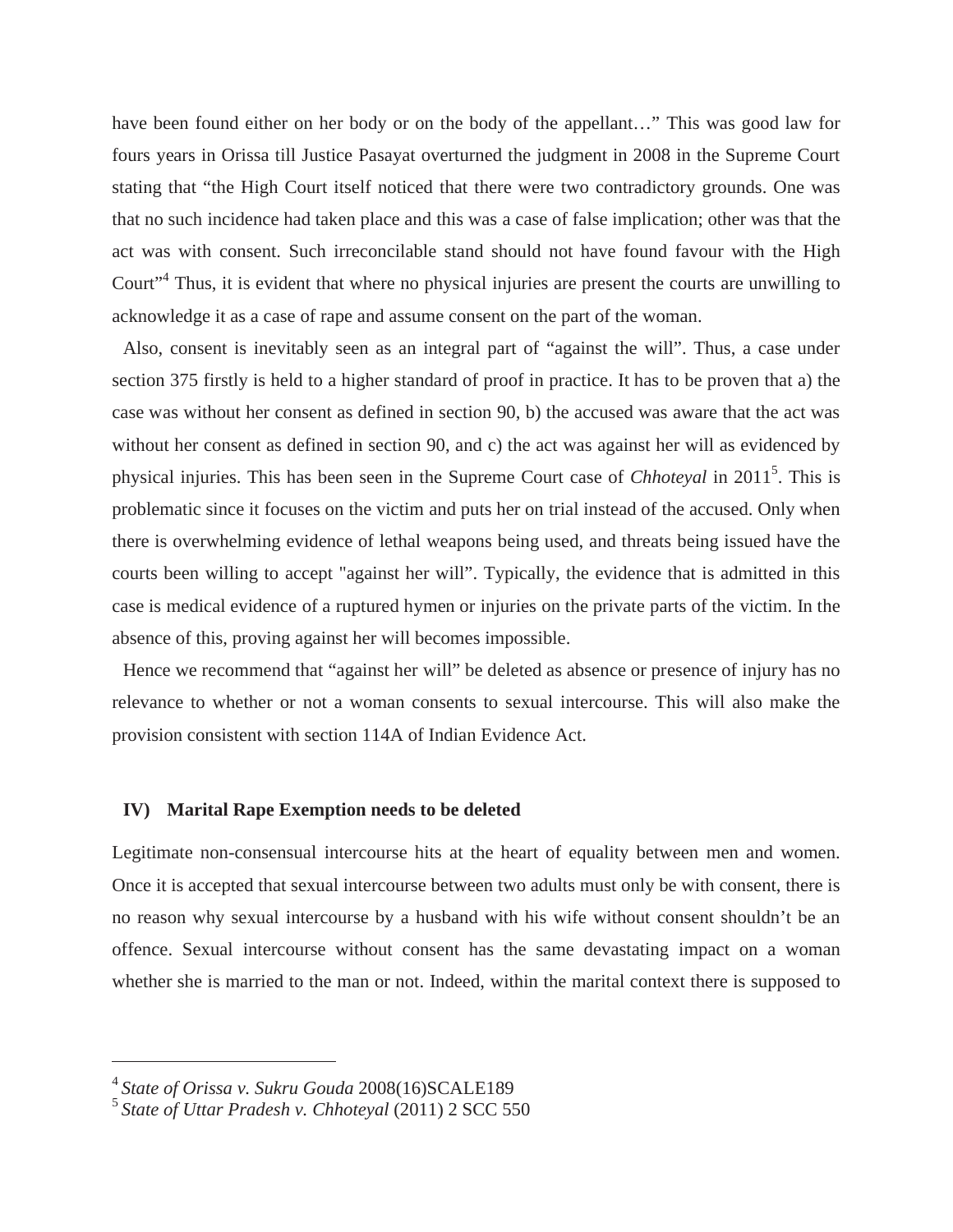be a relationship of trust and expectation of respect for autonomy of decision is supposed to be higher.

The marital rape exemption is based in the age-old pronouncement by Hale in 1676, published in 1736 that "*the husband cannot be guilty of a rape committed by himself upon his lawful wife, for by their mutual matrimonial consent and contract the wife hath given up herself in this kind unto*  her husband which she cannot retract<sup>"</sup> This led to the marital rape exemption in USA and UK from which India has derived its laws. However, by 1991, in UK the case of  $R v$ .  $R^7$  recognized that lack of recognition of marital rape had no legal basis since sexual intercourse was no longer confined to marriage and therefore the basis of marital rape exemption, which had been the word unlawful, had been eroded. Thus, the result of this judgment was that consent assumed the focal point of the investigation, irrespective of the relationship between the plaintiff and the defendant. The Law Commission of United Kingdom in 1992 agreed with this position and declared that while adults have the right to enter into a marital contract, it is the laws of the state that determine the rules and obligations of this contract which can be redefined in keeping with the changing moral and social codes of conduct. It finally stated that the notion of irrevocable sexual access on the part of the wife had been changing gradually and was completely eliminated.<sup>8</sup> Lord Lane stated that the marital exemption rule laid down by Hale did not serve any purpose in the modern society. He said "*There comes a time when the changes are so great that it is no longer enough to create further exceptions restricting the effect of the proposition, a time when the proposition itself requires examination to see whether its terms are in accord with what is generally regarded today as acceptable behavior"*. 9 He finally stated that the pronouncement by Hale was not law; that it was a common law fiction that had become repulsive and redundant in modern society. *<sup>10</sup>*

<sup>6</sup> Quoted in *History of the Pleas of the Crown* (1736) vol. 1, ch. 58, at p. 629. Sourced from *S.W. v. THE UNITED KINGDOM* [1995] ECHR 52.

<sup>7 [1992] 1</sup> A.C. 599

<sup>8</sup> The Law Commission, UK, " Criminal Law: Rape within Marriage" dated 13 January, 1992 at 18.

<sup>9</sup> *Supra* note 7.

<sup>10</sup> *Supra* note 7.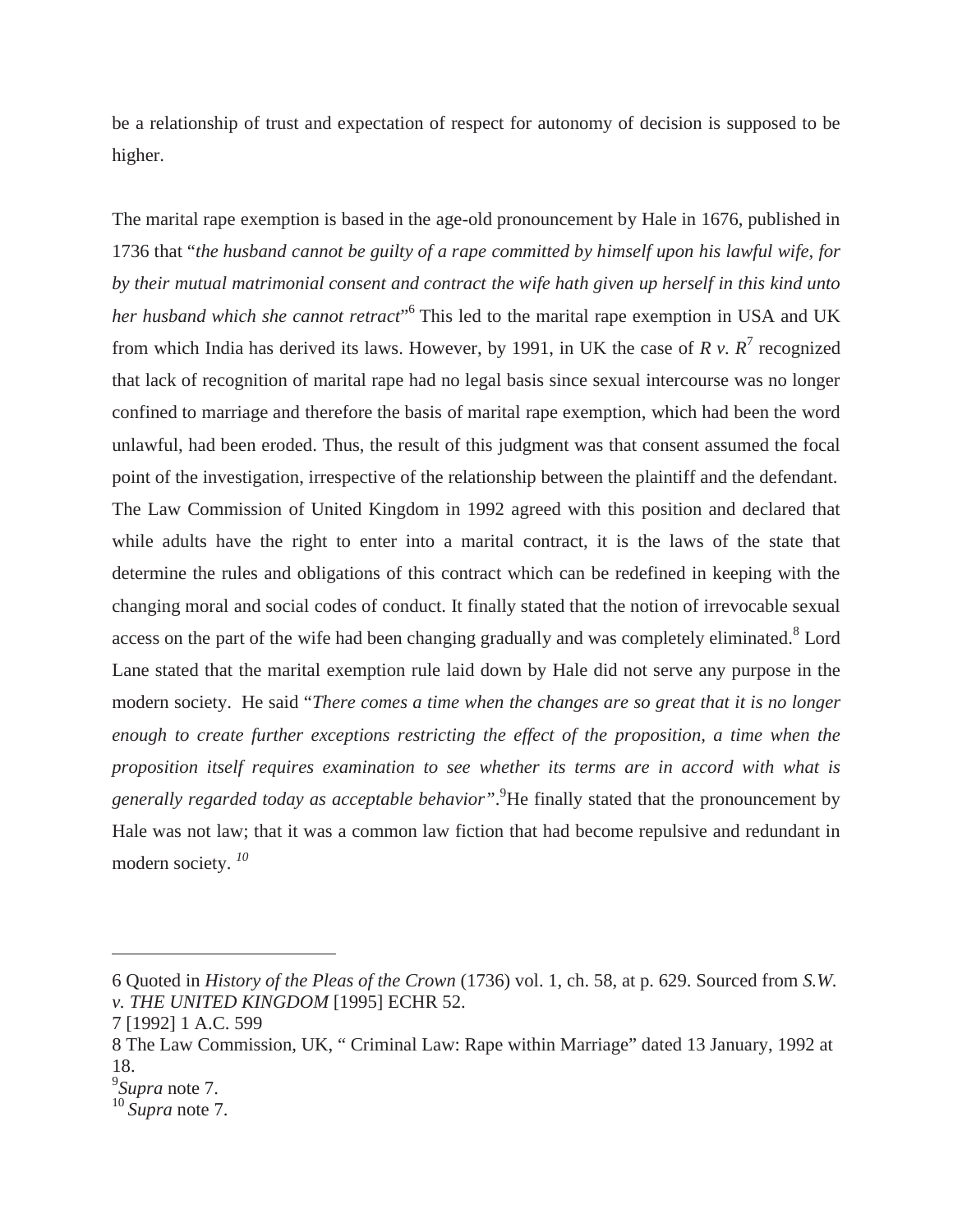The defendant appealed against this judgment to the Court of Appeal, Criminal Division where his appeal was dismissed and it was expressly stated that "*We take the view that the time has now arrived when the law should declare a rapist a rapist subject to the criminal law, irrespective of his relationship with his victim…The position then is that that part of Hale's proposition which asserts that a wife cannot retract the consent to sexual intercourse which she gives on marriage has been departed from in a series of decided cases. On grounds of principle there is no good reason why the whole proposition should not be held inapplicable in modern times. The only question is whether section 1 (1) of the 1976 Act presents an insuperable obstacle to that sensible course… The fact is that it is clearly unlawful to have sexual intercourse with any woman without her consent, and that the use of the word in the subsection adds nothing… and it should be treated as being mere surplusage in this enactment ...I am therefore of the opinion that section 1 (1) of the 1976 Act presents no obstacle to this House declaring that in modern times the supposed marital exception in rape forms no part of the law of England.*"<sup>11</sup>

Thus, we see that the marital rape exemption was done away with unequivocally in the United Kingdom and in Scotland. However, the laws in India remain unchanged, even though the premise it was based on, which were the laws of UK has disappeared. The rationale for the marital rape exemption in India is that wives are treated as the property of the husband or are seen as being subsumed within the legal personality of the husband. This is a legal fiction that has long since been done away with.

International legal instruments such as Declaration of Elimination of Violence Against Women and the Outcome Plan have endorsed criminalization of marital rape. Convention on Elimination of Discrimination Against Women says that men and women are to be treated as equal in marriages in Article  $16(1)(c)$  which means that each should have the right to consent to sexual activity within marriages. India is a party to these instruments, however it still retains the marital rape exemption.<sup>12</sup> This is equivalent to legitimizing certain forms of rape and discriminating

 $11$  *Supra* note 7.

<sup>&</sup>lt;sup>12</sup> Article 16(1)(c) CEDAW 1. States Parties shall take all appropriate measures to eliminate discrimination against women in all matters relating to marriage and family relations and in particular shall ensure, on a basis of equality of men and women: (c) the same rights and responsibilities during marriage and at its dissolution…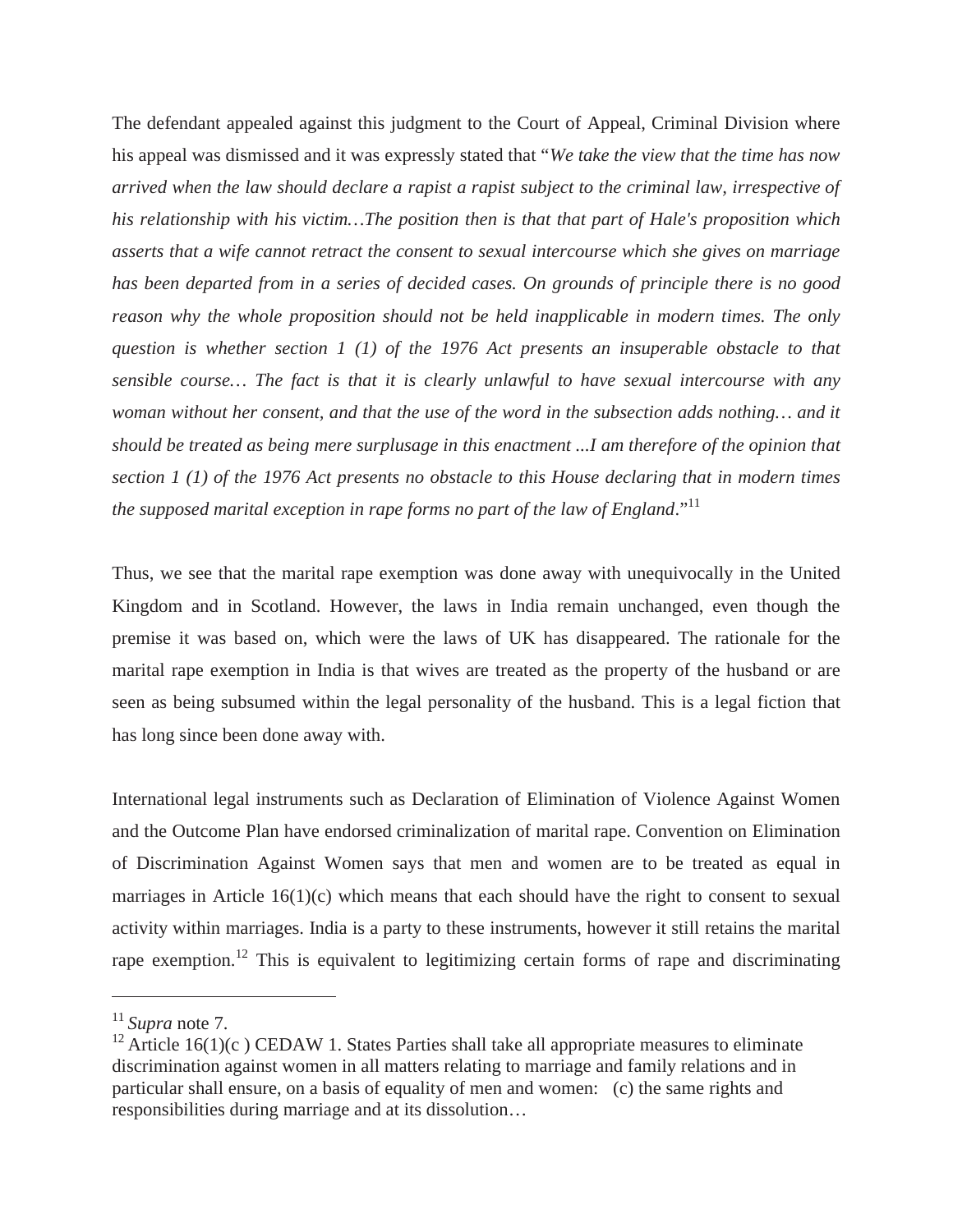against women based on their marital status. There is no legal or social rationale for allowing the marital rape exemption to continue.

Thus, Lawyers Collective recommends that the marital rape exemption be deleted and spousal rape be treated at par with non-spousal rape. Consequently section 376A, which talks about punishment in case of a separated couple, needs to be deleted.

## **B) AMENDMENT TO SECTION 376**

#### **Current Section 376**: **Punishment for rape**

(1) Whoever, except in the cases provided for by sub- section (2), commits rape shall be punished with imprisonment of either description for a term which shall not be less than seven years but which may be for life or for a term which may extend to ten years and shall also be liable to fine unless the woman raped is his own wife and is not under twelve years of age, in which case, he shall be punished with imprisonment of either description for a term which may extend to two years or with fine or with both:

Provided that the court may, for adequate and special reasons to be mentioned in the judgment, impose a sentence of imprisonment for a term of less than seven years.

(2) Whoever,-

(a) being a police officer commits rape-

(i) within the limits of the police station to which he is appointed; or

(ii) in the premises of any station house whether or not situated in the police station to which he is appointed; or

(iii) on a woman in his custody or in the custody of a police officer subordinate to him; or

(b) being a public servant, takes advantage of his official position and commits rape on a woman in his custody as such public servant or in the custody of a public servant subordinate to him; or

(c) being on the management or on the staff of a jail, remand home or other place of custody established by or under any law for the time being in force or of a women' s or children' s institution takes advantage of his official position and commits rape on any inmate of such jail, remand home, place or institution; or

(d) being on the management or on the staff of a hospital, takes advantage of his official position and commits rape on a woman in that hospital; or

(e) commits rape on a woman knowing her to be pregnant; or

(f) commits rape on a woman when she is under twelve years of age; or

(g) commits gang rape, shall be punished with rigorous imprisonment for a term which shall not be less than ten years but which may be for life and shall also be liable to fine: Provided that the court may, for adequate and special reasons to be mentioned in the judgment, impose a sentence of imprisonment of either description for a term of less than ten years.

#### **Proposed Section 376 : Punishment for Rape**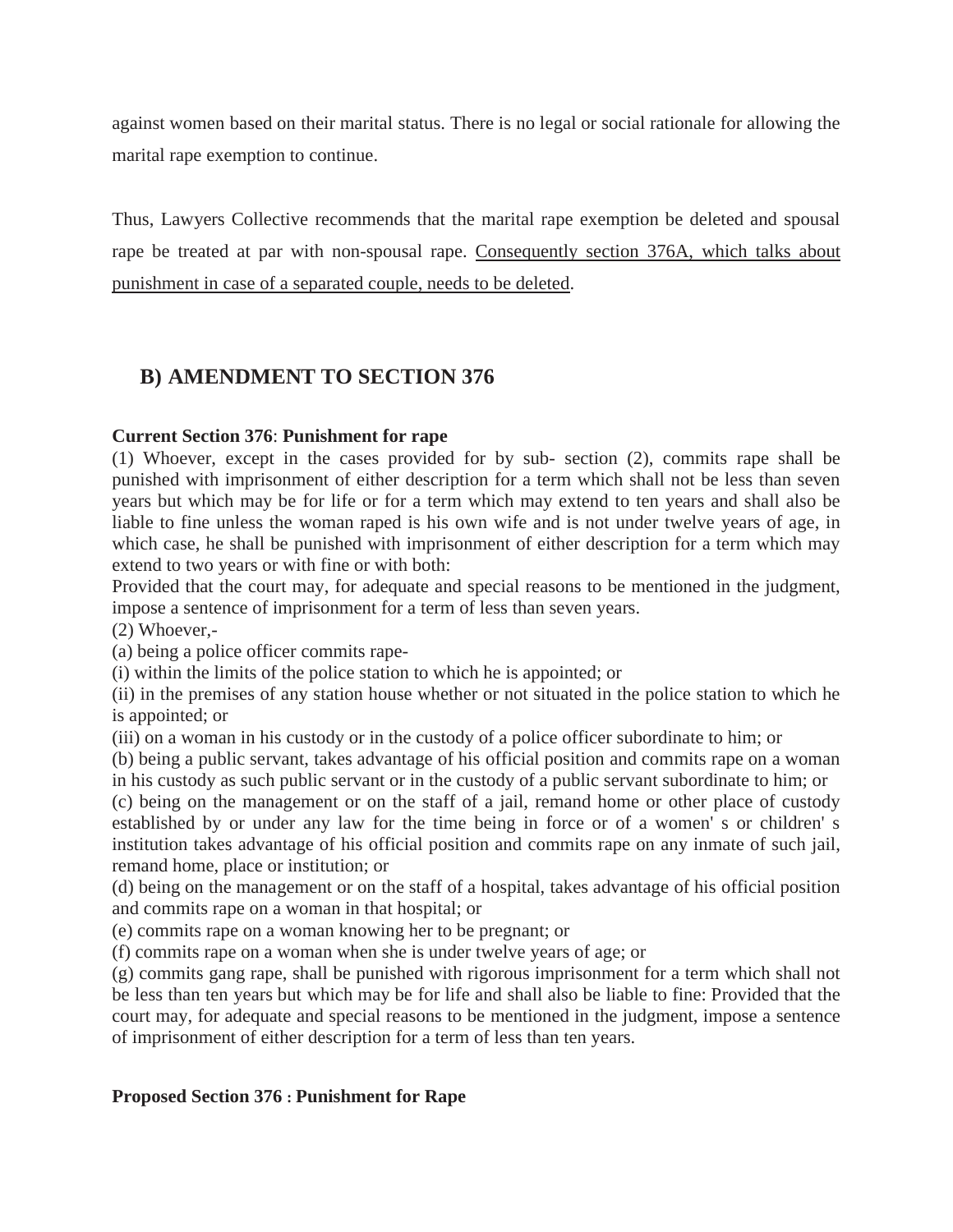(1 ) Whoever, except in the cases provided for by sub-section (2 ), commits sexual assault, shall be punished with imprisonment of either description for a term which shall not be less than seven years but which may extend to imprisonment for life and shall also be liable to fine.

(2 ) Whoever,—

(a ) being a police officer, commits sexual assault—

(i ) within the limits of the police station to which such police officer is appointed; or

(ii ) in the premises of any station house; or

(iii ) on a person in such police officer's custody or in the custody

of a police officer subordinate to such police officer; or

(b ) being a public servant, commits sexual assault on a person in such public servant's custody or in the custody of a public servant subordinate to such public servant; or

(c ) being on the management or on the staff of a jail, remand home or other place of custody established by or under any law for the time being in force or of a women's or children's institution, commits sexual assault on any inmate of such jail, remand home, place or institution; or

(d ) being on the management or on the staff of a hospital, commits sexual assault on a person in that hospital; or

(e ) being a relative of, or a person in a position of trust or authority towards, the person assaulted, commits sexual assault on such person; or

(f ) commits sexual assault on a woman knowing her to be pregnant; or

(g ) commits sexual assault on a person when such person is under eighteen years of age; or

(h ) being a member of a group of persons having a common intention and in furtherance of that intention commits sexual assault; or

(i ) being in a position of economic or social or political dominance,

commits sexual assault on a person under such dominance; or

(j ) commits sexual assault on a person suffering from mental or physical disability; or

(k ) while committing sexual assault causes grievous bodily harm or maims or disfigures or endangers the life of a person; or

(l ) commits persistent sexual assault,

shall be punished with rigorous imprisonment for a term which shall not be less than ten years but which may extend to imprisonment for life and shall also be liable to fine.

### **Recommendations**

### **I. Replace "position of economic or social or political dominance" with "undue influence"**

The phrase '*being in a position of economic or social or political dominance*' in Section 376 (2)

(i) of the proposed Bill is too broad in its ambit as well as vague and is liable to be misused.

There is no current legal definition of economic dominance or social dominance or political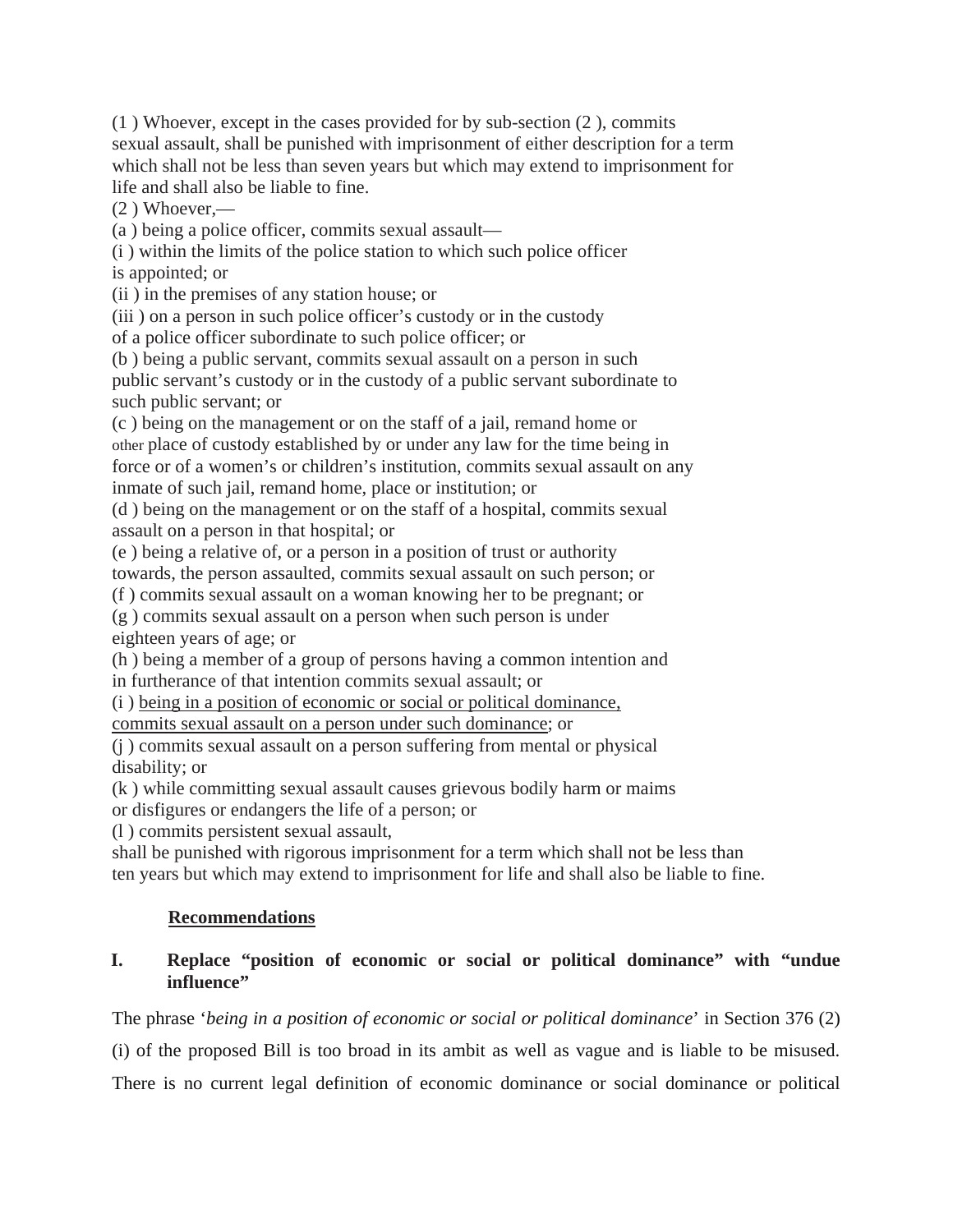dominance. Since the penal law has to be clear and precise in its prohibitions, one has to strictly define the element of socio-economic domination in the context of aggravated sexual assault. Further, dominance should not be restricted only to social, economic or political but could be broader also.

We recommends that the words *'undue influence'*, which have a specific meaning in law, should replace the words '*being in a position of economic or social or political dominance*'. The words 'undue influence' are wide enough to cover any form of dominance and are capable of legal interpretation too. The amended Section 376 (2) (i) would now read as:

i) *being in a position of undue influence, commits sexual assault on a person under such influence*

#### **II. Add sexual assault being committed in the context of communal violence within Section 376(2)**

As reflected by the Gujarat riots of 2002, women have often been used as targets in the context of communal violence where sexual violence is used as a strategy for terrorizing women based on their communal affiliation. The women's panel which visited Gujarat had reflected that women had been subjected to "unimaginable inhuman and barbaric" sexual violence during the riots including gang-rape. $13$ 

To protect women from such atrocities there is need to bring in a provision which says that in case of sexual assault perpetrated against a woman based on her membership of any community, the punishment will be in line with the punishment accorded for aggravated sexual assault under section 376(2).

The addition to Section 376(2) should read as follows:

(m) commits sexual assault on a person belonging to a group by virtue of a person's membership of that group where "group" means a religious or linguistic group, in any State in the Union of

<sup>13</sup> Jyotsna Singh, "Gujarat Muslin Women 'Rape Victims' . Sourced From http://news.bbc.co.uk/2/hi/south\_asia/1933521.stm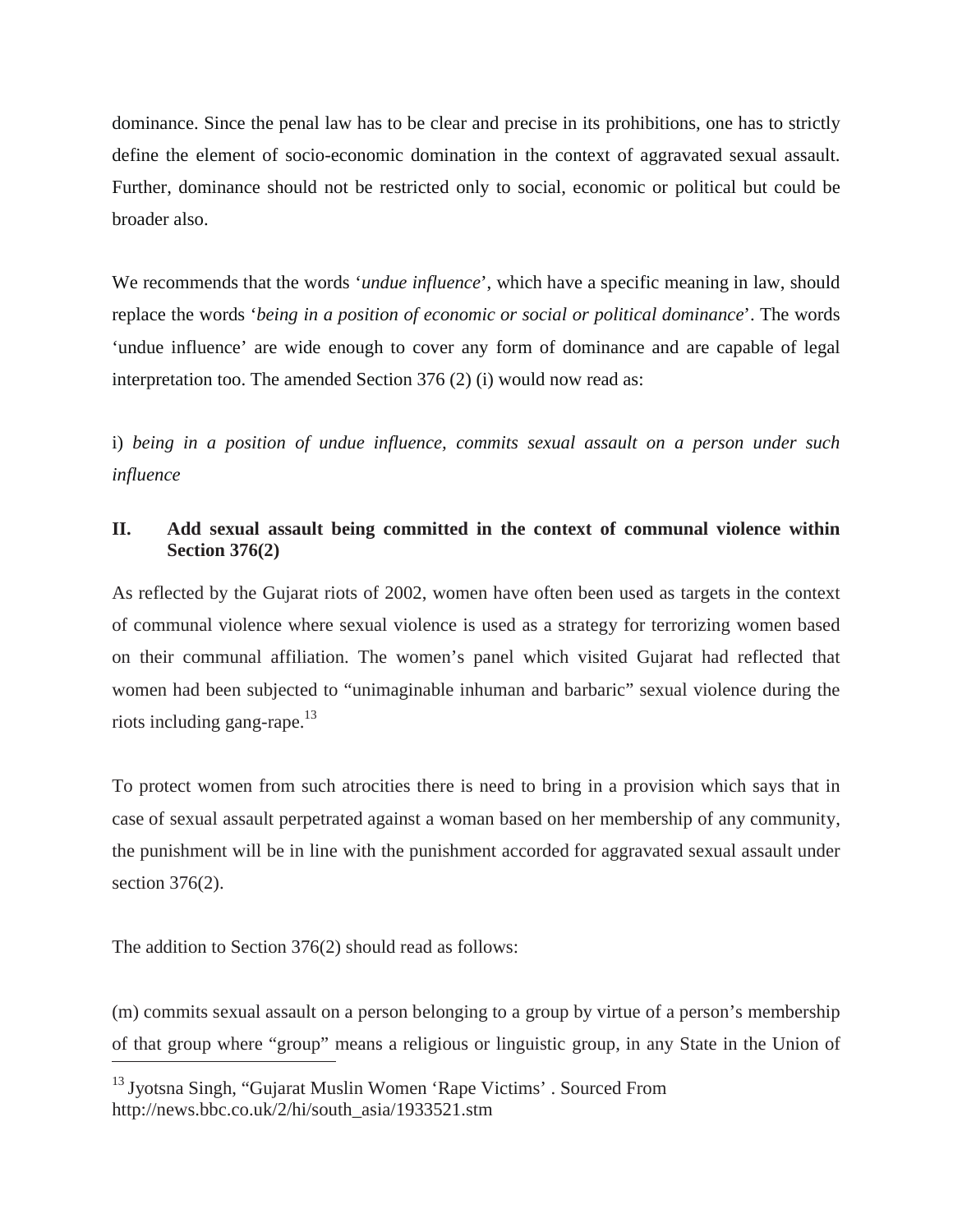India, or Scheduled Castes and Scheduled Tribes within the meaning of clauses (24) and (25) of Article 366 of the Constitution of India.

#### **C) AMENDMENT TO SECTION 90: CONSENT**

**Current Section 90: Consent known to be given under fear or misconception:** A consent is not such a consent as it intended by any section of this Code, if the consent is given by a person under fear of injury, or under a misconception of fact, and if the person doing the act knows, or has reason to believe, that the consent was given in consequence of such fear or misconception; or Consent of insane person- if the consent is given by a person who, from unsoundness of mind, or intoxication, is unable to understand the nature and consequence of that to which he gives his consent; or Consent of child- unless the contrary appears from the context, if the consent is given by a person who is under twelve years of age.

#### **Recommendations**

#### **I) Consent needs to be defined**

The reason for the negative definition of consent was that corroboration through proof of injury was needed to prove lack of consent. The underlying reason for the need for corroboration was the lack of willingness to believe the woman complainant.

The issue with the present definition of consent is that it focuses the trial on the survivor as she has to prove that she didn't consent instead of the accused proving that he believed that she consented and giving evidence to that effect. Further, when consent is not defined, it will be misused in case of sexual offences where the defendant can say that the complainant had consented and has withdrawn consent only after the episode.

The routine practice is to bring in evidence stating the unreliability of the woman's testimony mapped by 'lack of physical injury', 'conduct of the woman' and 'her character'.

The Scottish Law Commission in 2006 put forth three purposes for sexual offence laws, that of protection of a person's sexual autonomy; protection of persons at risk of being sexually abused; and promotion of a social or moral goal.<sup>14</sup> These purposes should be the guiding principle for

<sup>14</sup> Scottish Law Commission, "Discussion Paper on Rape and Other Sexual Offences" January, 2006 at 15.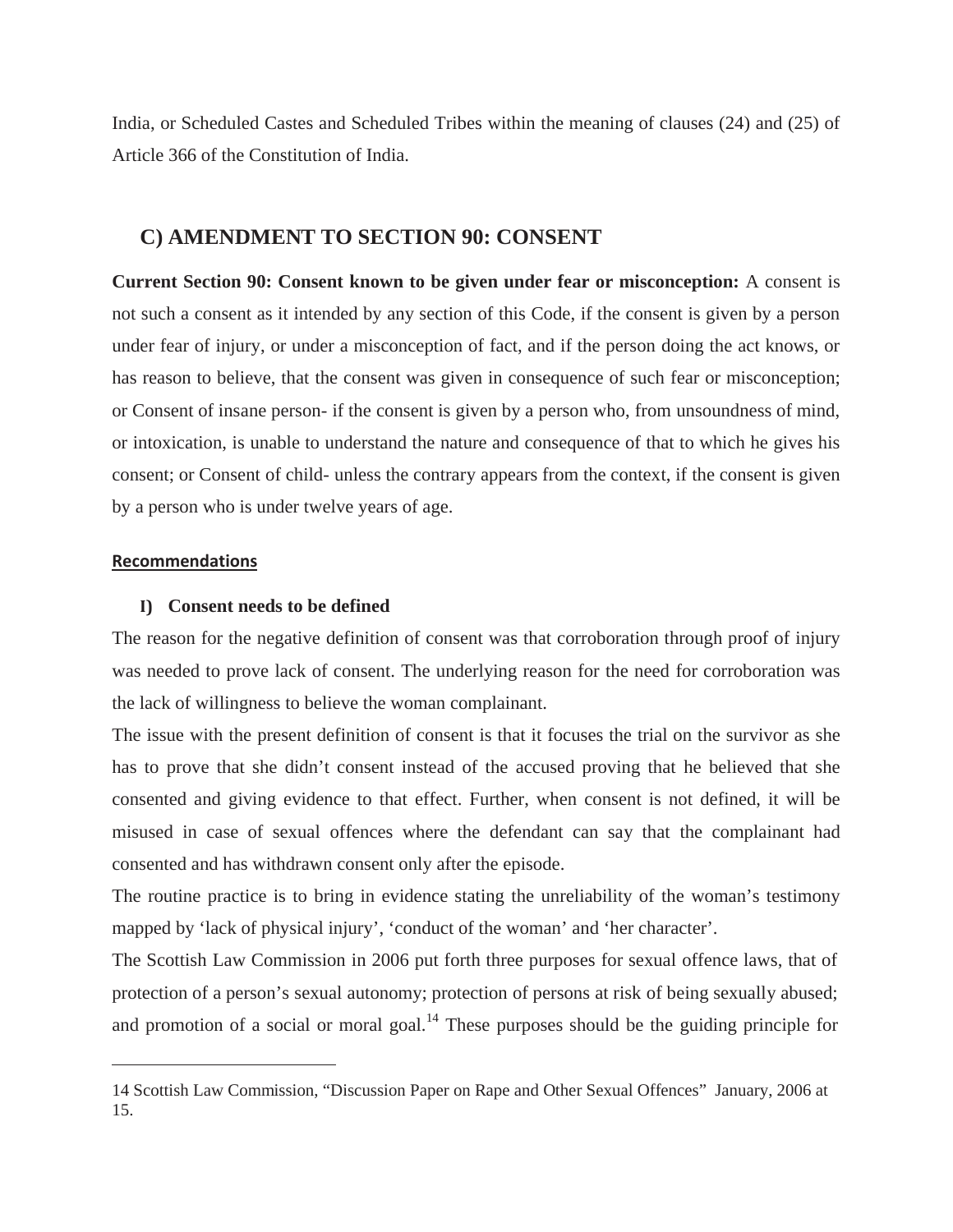redrafting the sexual consent and rape laws in India.

The laws of United Kingdom treat consent as a part of the *actus reus*, where absence of consent is seen as central for the act to be committed. <sup>15</sup> Further, it is also a part of the defense. This has the advantage of shifting the focus to the accused where the accused has to provide evidence to show that there was consent. The principle of this model is respect for the sexual autonomy of both partners where both partners make the effort to ensure that there was consent. Thus, here the focus is on the actions of the accused to see what he did to ensure that he participated in a fully consensual act. Further, consent is supposed to have three elements – physical, mental and the ability to use both freely. Therefore, if the consent has been obtained on the basis of force, threat of force, pressure or any kind of force that prevents free conscious consent from being actualized, it won't be considered consent. This has been restated in the case of *Chhoteyal <sup>16</sup>* in the Supreme Court in 2011. Prior to this too, it was stated in the cases of *Mango Ram* that consent requires "requires voluntary participation by the victim not only after the exercise of intelligence based on the knowledge of the significance and moral quality of the act, but after having fully exercised the choice between resistance and assent. Whether consent existed or not has to be ascertained on the basis of the facts of a given case".

We propose the following definition of consent:-

- (a)The unequivocal voluntary agreement where the person has by words, gestures, or any form of non-verbal communication, communicated willingness to participate in the act referred to in this section;
- (b)"Unequivocal voluntary agreement" means willingness given for specific and be limited to the express act consented to under this section.

*Explanation 1 –* For the purposes of this section, consent obtained by duress, threat, terror, fear, coercion, undue influence, misrepresentation or mistake of fact shall not be unequivocal voluntary agreement.

<sup>15</sup> Sections 74-76, Sexual Offences Act, 2003

<sup>16</sup> *State of U.P. v. Chhoteyal* (2011) 2 SCC 550.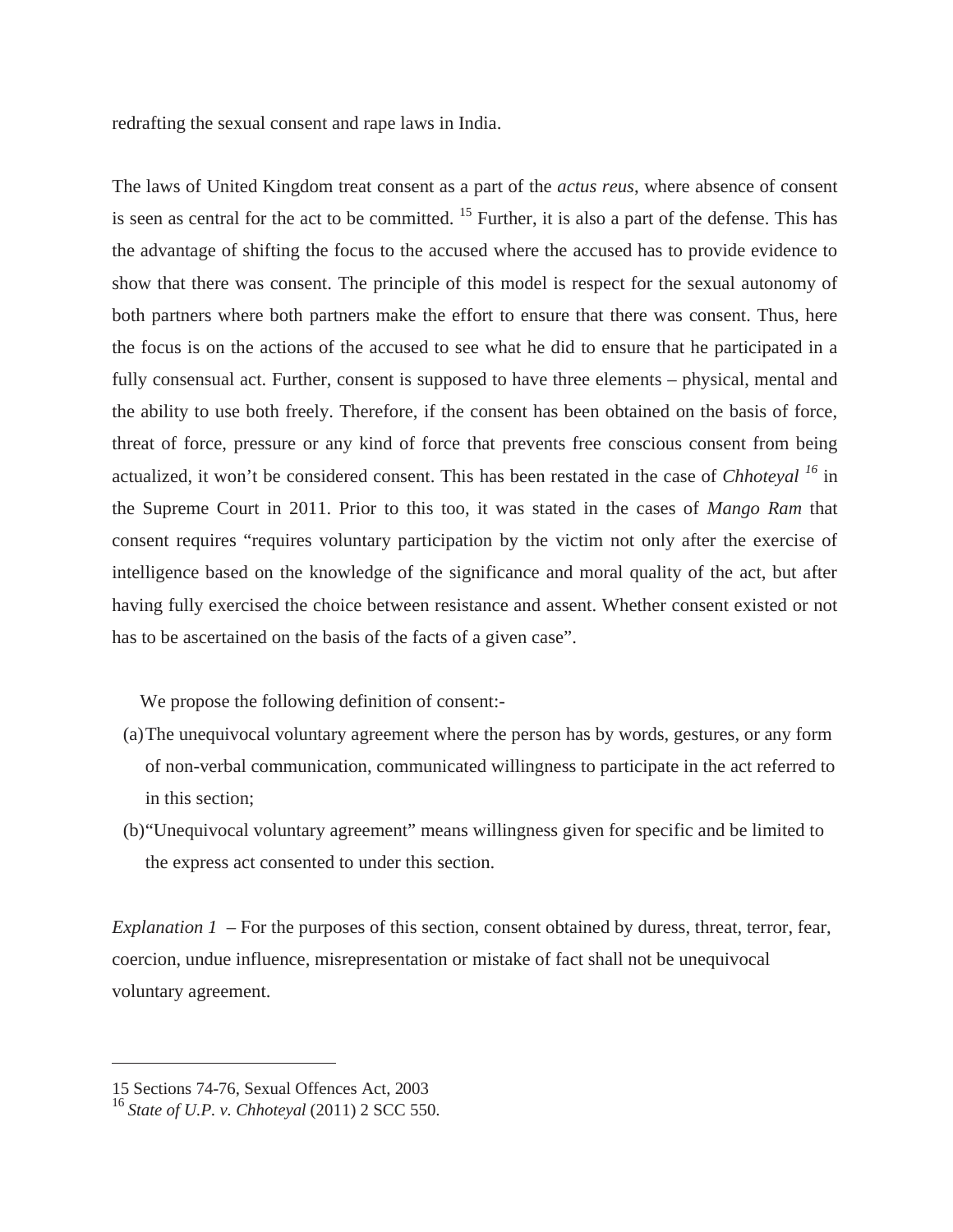*Explanation 2*- For the purpose of this section, existence of a current or previous dating or marital relationship will not imply consent to any act under Section 375.

#### **D) DELETION OF SECTION 377**

**Current Section 377: Unnatural offences**- Whoever voluntarily has carnal intercourse against the order of nature with any man, woman or animal, shall be punished with imprisonment for life, or with imprisonment of either description for a term which may extend to ten years, and shall also be liable to fine.

Explanation.- Penetration is sufficient to constitute the carnal intercourse necessary to the offence described in this section.

#### **Recommendation**

#### **I) Section 377 needs to be deleted**

Section 377, criminalises all penile – non vaginal sexual acts under the ambit of 'carnal intercourse against the order of nature'. But the prohibition under Section 377 applies only to sexual acts between men and between men and women, since it proscribes penile – non vaginal sex. Sexual acts between women are outside the domain of Section 377, IPC.

In July, 2009, the Delhi High Court in the *Naz Foundation Case<sup>17</sup>* had read down Section 377 to exclude consensual sexual acts of adults in private from its purview, thereby decriminalizing adult consensual sex between men. The High Court read down Section 377 on account of concerns relating to child sexual abuse and non-consensual sex between adults, which the Petitioner, Naz Foundation (India) Trust, had itself kept in mind and accordingly prayed for reading down the said law. This decision was appealed against in the Supreme Court of India but the High Court judgment was not stayed. In February-March, 2012, final arguments took place in the case and the Supreme Court has now reserved its judgment.

The Parliament has now passed the Protection of Children against Sexual Offences Act, 2012 in May, 2012 that seeks to protect children from sexual assault and sexual harassment, amongst

<sup>17</sup> *Naz Foundation v. Government of NCT of Delhi* 160 Delhi Law Times 277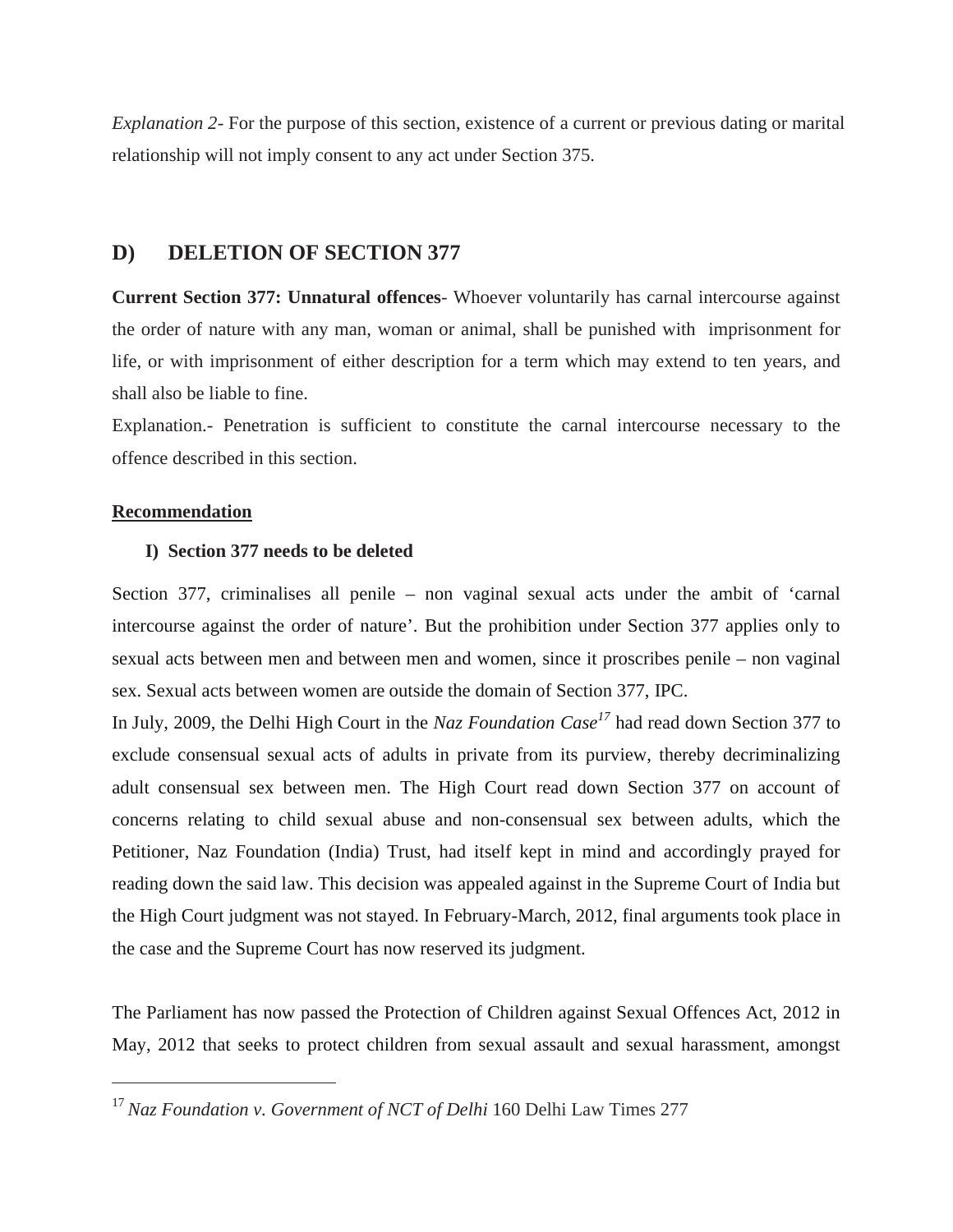others and provides a comprehensive child-friendly redressal mechanism to deal with such offences. After the passage of this new law, the issue of child sexual abuse is covered under this law and Section 377, IPC becomes redundant in this regard.

Further, it is important to note that the proposed provisions on sexual assault would cover nonconsensual sex between same-sex partners or between men and transgender persons.

The Government itself had admitted that Section 377, IPC was primarily used with regard to non-consensual sex between adults and to address child sexual abuse. Accordingly, Section 377, IPC in its current form becomes superfluous and serves no purpose, since these concerns are now dealt with under the above-mentioned respective laws, which have been specifically enacted to cover cases of sexual assault and child sexual abuse, with clearer intent and precise definitions. Section 377, IPC is thus rendered redundant and ought to be repealed. It is an established principle of law that reason is the soul of law and when the reason of any particular law ceases, the law itself becomes unreasonable and should cease to exist.

In light of above, Lawyers Collective recommends the deletion of Section 377 from the IPC.

# Section 2: Conceptualization of the Offence of Sexual Harassment

We propose that a new section on sexual harassment in created whereby we incorporate the offences envisaged under sections 354 and 509 and bring it within the ambit of sexual harassment. To this effect, this section outlines the proposed section of sexual harassment and further outlines a new provision on disrobing and parading naked which are crimes committed often in certain states such as Madhya Pradesh. It also proposes an addition to the section on self defense to include self-defence in case of sexual harassment.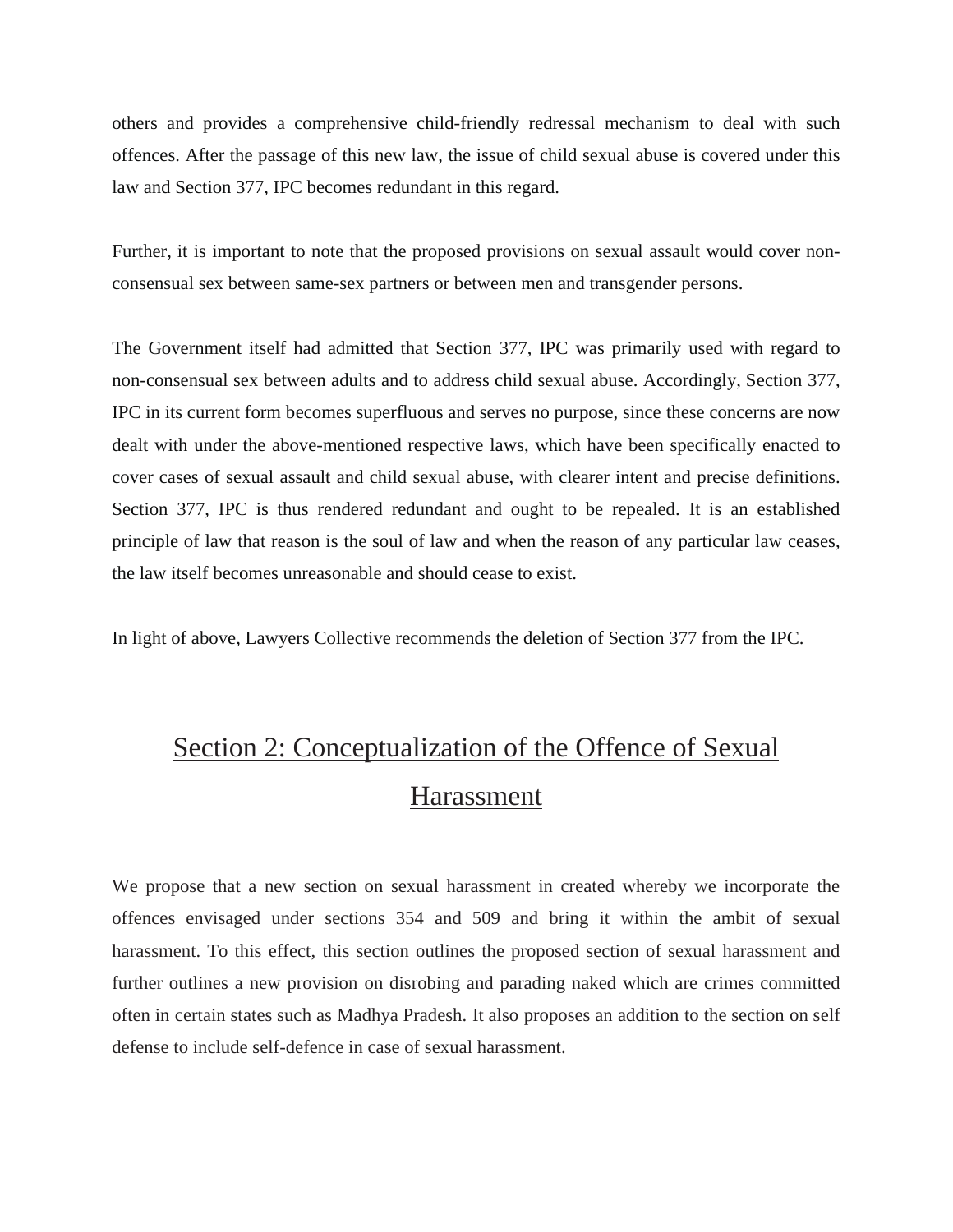## **A) SEXUAL HARASSMENT**

We suggest that there is need to add a substantive provision on sexual harassment as it involves both tactile and non-tactile offences. Currently, sexual assault not amounting to penetration is recognized in the sections of 354 and 509 under the chapters of Offences Against Human Body and Criminal Intimidation, Insult and Annoyance. There is need to bring in a single provision on sexual harassment which grades the different offences that occur against women which causes sexual harassment..

We propose that it is defined on the lines of the definition given in the *Vishaka judgment* with certain modifications.

#### **Recommendations**

Sexual harassment should include such unwelcome sexually determined behavior (whether directly or by implication) as:

- a) stalking
- b) digital harassment
- c) physical contact and advances;
- d) demand or request for sexual favours;
- e) sexually coloured remarks;
- f) showing pornography;
- g) any other form of violation of privacy
- h) any other unwelcome physical verbal or non-verbal conduct of sexual nature.<sup>18</sup>

**Stalking and Digital Harassment**: We suggest that offences listed in clauses (a) and (b) being stalking and digital harassment are serious offences thus requiring the punishment of imprisonment as suggested in proposed section 354 where the punishment is by imprisonment of a maximum of five years with a minimum sentence of one year. The definitions of stalking and

<sup>18</sup> *Vishaka and Others v. State of Rajasthan* AIR 1997 SC 3011.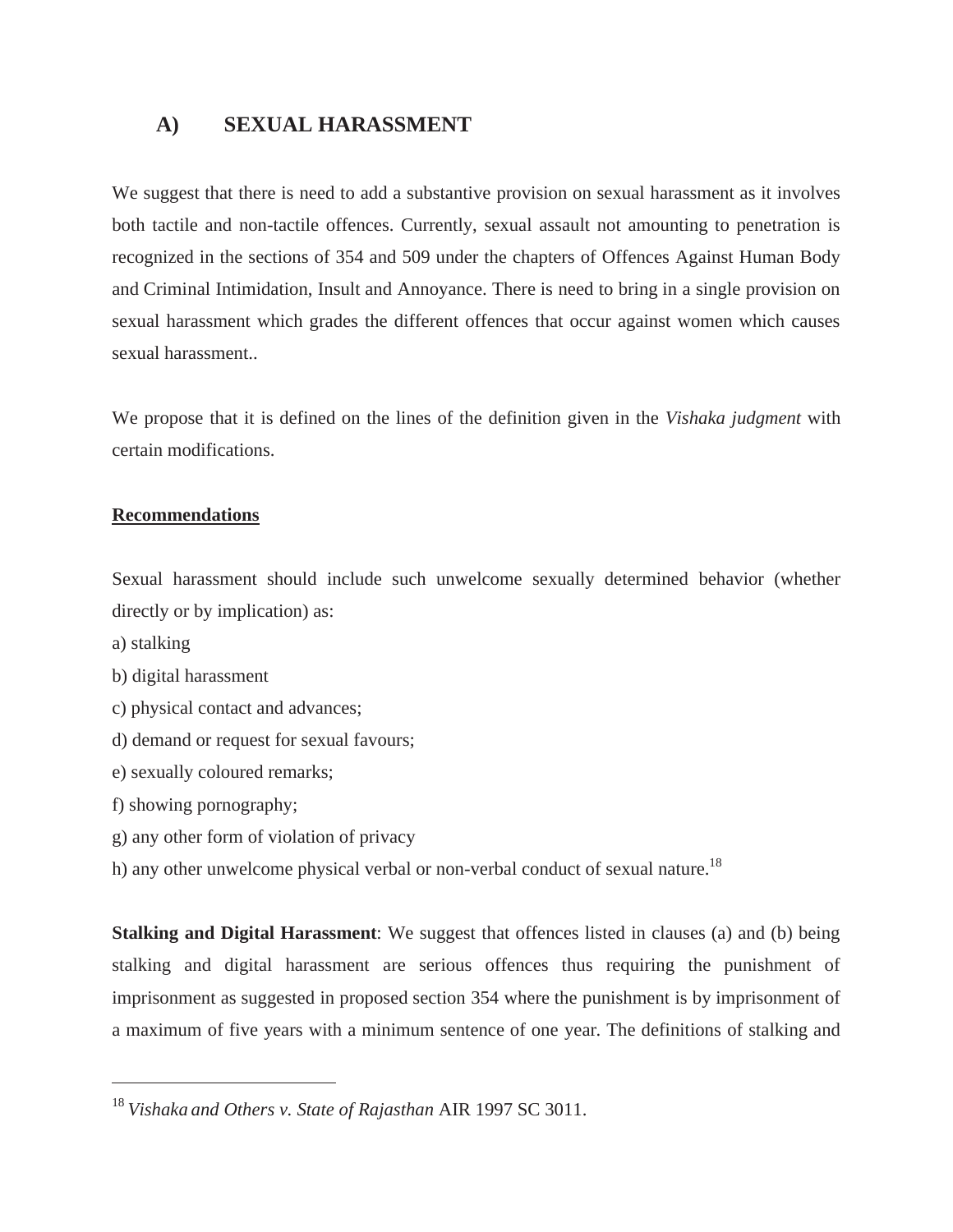digital harassment are based on the definitions suggested in the draft submitted by National Commission of Women in 2006 on amending the criminal laws.

They are as follows:-

- The definition of **stalking** should include following or approaching the woman, loitering near or entering the woman's workplace, residence or any other place she visits; or keeping the woman under surveillance; or interfering with the property of the woman; or sending offensive material to the woman; or any other act which could lead to annoyance, fear or criminal intimidation of the woman. These incidents have to occur thrice or more for it to be called stalking.<sup>19</sup>
- The definition of **digital harassment** should include any digital or telephonic communication such as emails, photographs, chats, telephone calls which is initiated , solicited or made by a man which are obscene with the intent to or knowing that it will annoy, harass, abuse , intimidate or stalk another woman will have caused digital harassment. $^{20}$

**Other Offences:** This incorporates verbal, written, nonverbal or visual sexual communication which is unwelcome to the woman. It basically incorporates commonly seen behavior on the part of the perpetrator such as the following:-

- **Verbal or written:** Comments about clothing, personal behavior, or a person's body; sexual comments; singing lewd songs; requesting sexual favors; sexual innuendoes; or any other sexual verbal or written communication which does not involve bodily contact.
- **Nonverbal:** Looking up and down a person's body; derogatory gestures or facial expressions of a sexual nature; following a person not amounting to stalking or any other sexual non-verbal communication, which does not involve bodily

 $19$  Criminal Law Amendment Act, 2006 submitted by the National Commission of Women at http://ncw.nic.in/PDFFiles/Amendments%20to%20laws%20relating%20to%20women.pdf  $^{20}$   $\tilde{I}$ *d*.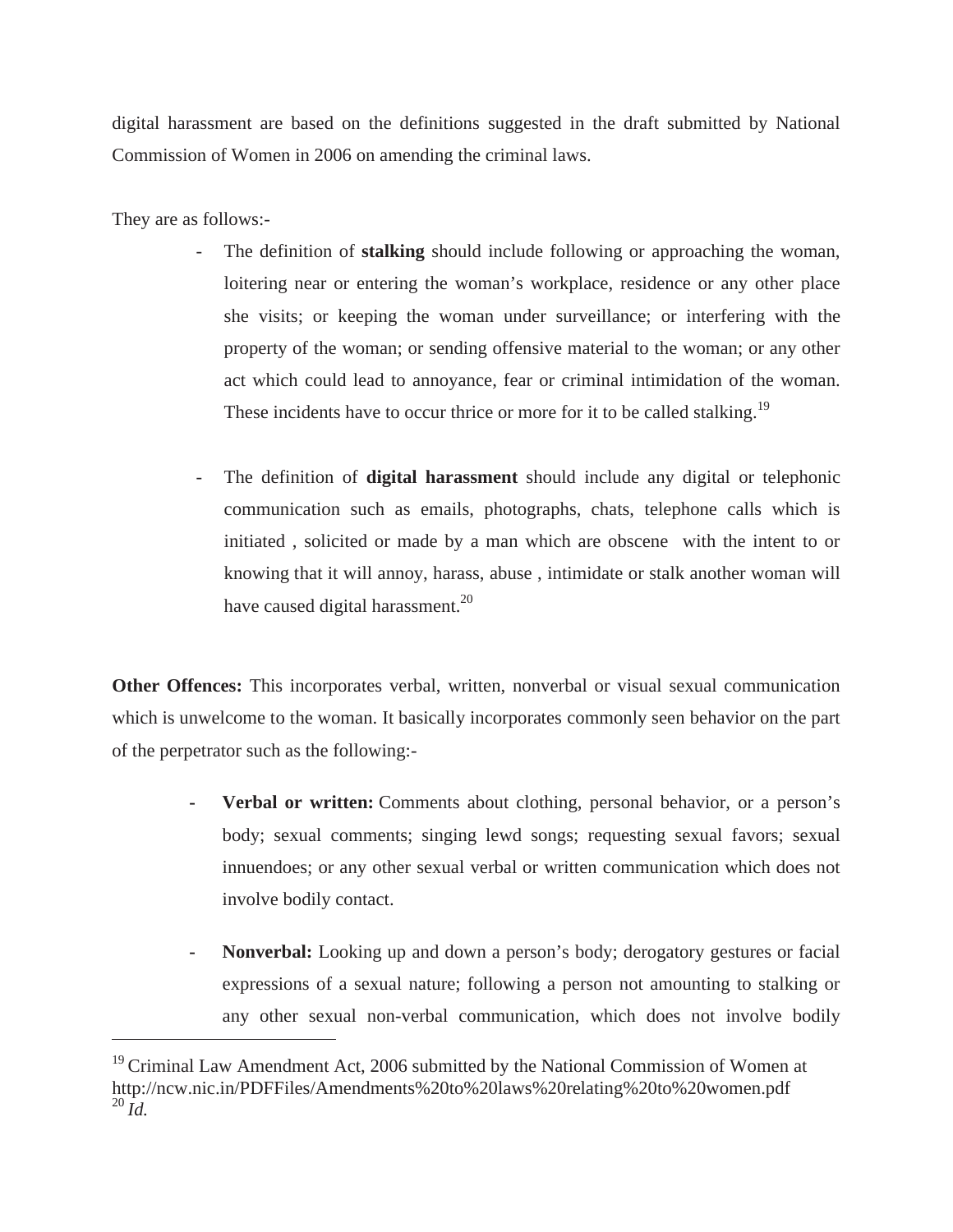contact.

**Visual:** Showing obscene posters, drawings, pictures, or showing private body parts or any other sexual visual communication, which does not involve bodily contact

We suggest that such offences be brought within the ambit of summary disposal of trial as per Chapter XXI of the Code of Criminal Procedure.

There is need to impose fines as penalty, where certain people will be authorized by the state and the central government to fine the offenders. Such authorized personnel need to be the personnel who are commonly found in public places such as traffic police, guards in metro stations, railway stations and buildings, bus conductors, school authorities, college authorities, hotel managers among others. Further, the authorized person should have the right to detain the accused unless he is willing to furnish his particulars and the authorized person is satisfied that the accused will answer summons or any other proceedings against him.

Furthermore, in case of other offences, the first offence should lead to a fine of Rs. 500 and a document akin to a traffic challan should be made. In case the accused is unwilling or unable to pay the fine, he should be produced in court and the offence should be tried as a summary trial as per Section XXI of CrPC. In lieu of fine, the accused should be imprisoned for a minimum of 30 days. In the case of a repeat offence, the accused should be charged with a heavier fine of Rs. 2000 or face imprisonment of sixty days.

#### **B) DELETION OF SECTIONS 354 AND 509**

Since tactile and non-tactile forms of sexual harassment are being covered under one comprehensive section, it eliminates the need for sections 354 and 509. Thus, we recommend that they be deleted.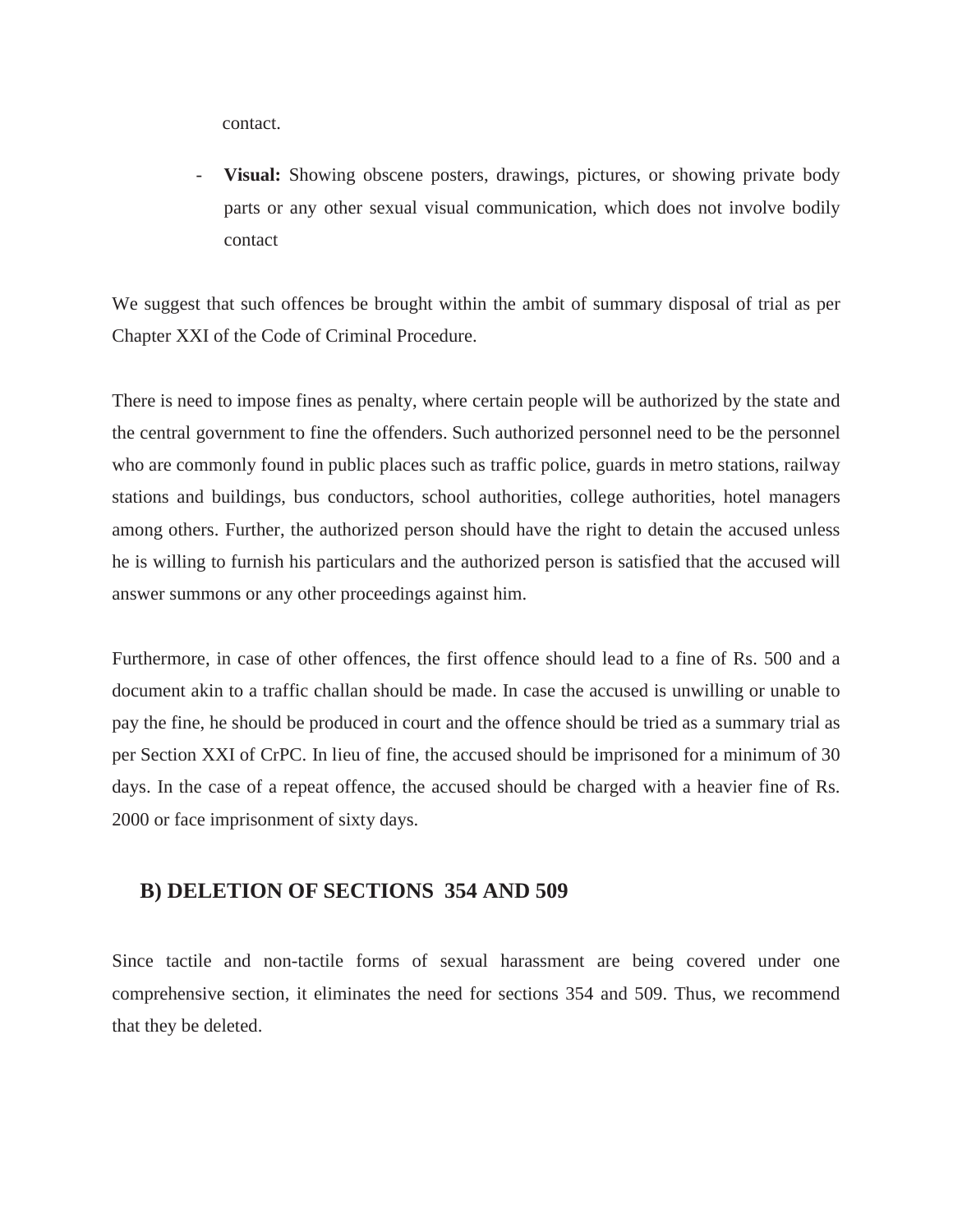#### **C) SUBSTANTIVE PROVISION ON DISROBING AND PARADING NAKED**

We need to have a substantive provision on the most common forms of aggravated nonpenetrative sexual assault such as disrobing and parading naked. The rationale for this amendment is the need to specify the different forms of violence that women undergo, and list down the most common forms of harassment with illustrations to assist the victim/survivor as well as the personnel that they come in contact with, in understanding the crime.

#### **Recommendations**

The offence of **disrobing** needs to include using of criminal force or assault to removing any piece of the woman's clothing without her consent.

Illustration – A intentionally pulls up a woman's veil. Here A intentionally used force to her, and if he does so without her consent intending or knowing it to be likely that he may thereby injure, frighten or annoy her, he has used criminal force to violate her dignity.<sup>21</sup>

The offence of **parading naked** includes forcing a woman to go to a public place without her consent, after she has been divested of her garments or with the intention of disrobing her in the public space.

Illustration- A intentionally forces a woman to go into a place without her consent, and disrobes her. Here, A intentionally used force to her intending or knowing it to be likely that he may thereby frighten, humiliate or annoy her, he has used criminal force to violate her dignity.

## **D) AMENDMENT TO SELF–DEFENCE TO INCORPORATE SELF DEFENCE IN CASE OF SEXUAL HARASSMENT**

**Current Section 97. Right of private defence of the body and of property**- Every person has a right, subject to the restrictions contained in section 99, to defend-First.- His own body, and the body of any other person, against any offence affecting the human

 $^{21}$  Based on Oxford dictionary definition of stripping. Further, section 350: Criminal Force [illustration (f)], Indian Penal Code, 1860.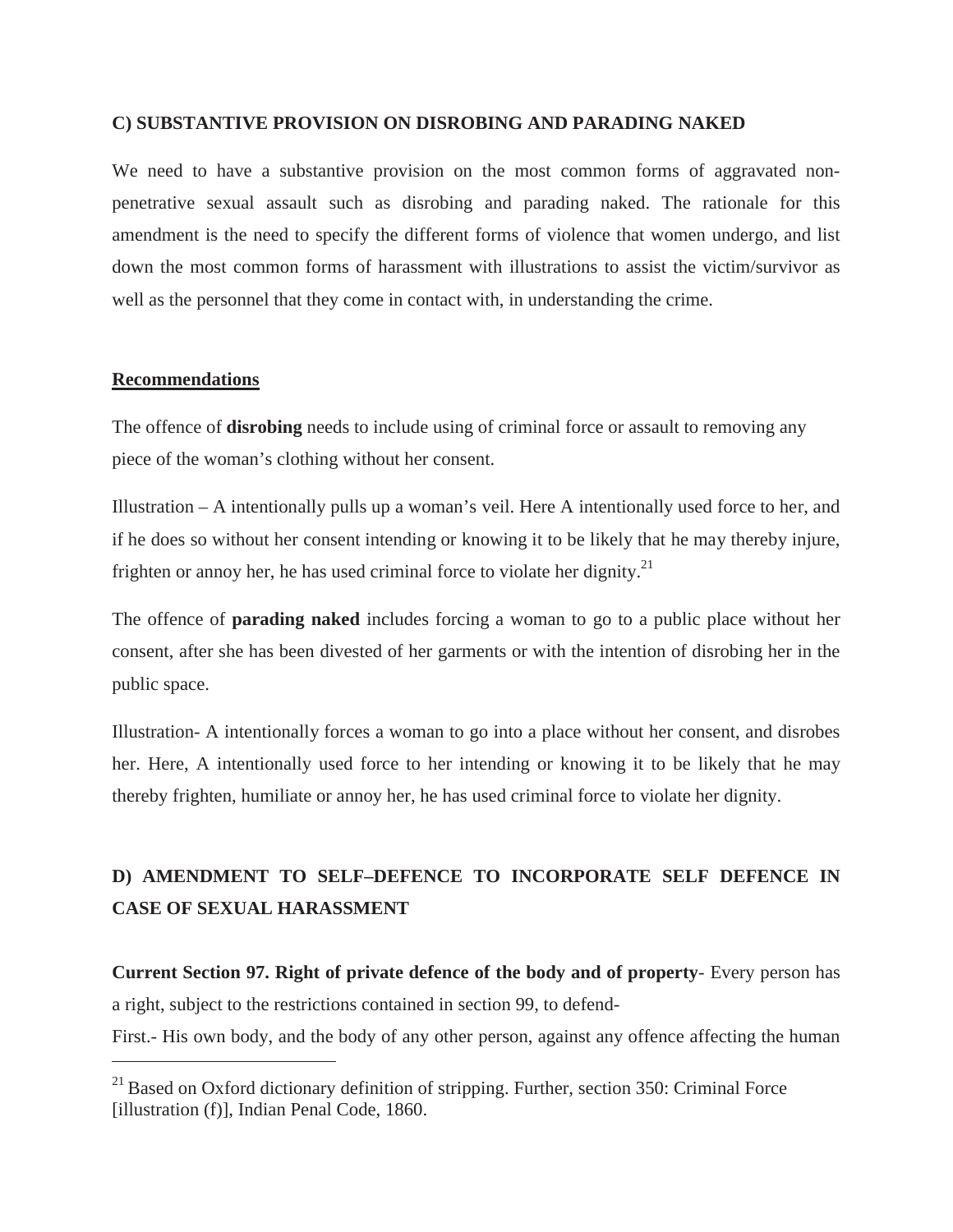body;

Secondly.- The property, whether movable or immovable, of himself or of any other person, against any act which is an offence falling under the definition of theft, robbery, mischief or criminal trespass, or which is an attempt to commit theft, robbery, mischief or criminal trespass.

#### **Recommendation**

Self-defense is the natural instinct of human beings when they are being attacked. Therefore the need to explicitly provide for the right of self-defense in the case of sexual harassment in order to protect the women who exercise their right to self-defense from unwanted criminal prosecution in case of hurt, bodily harm or trespass. Thus, we recommend that Section 97 of the Indian Penal Code, 1860, which provides the right to self-defense of body and property be amended to include right to self-defence in case of sexual harassment.

## Section III: Protocols and Laws for Monitoring and Reporting Crimes Against Women

This section lists down our suggestions on putting in place a substantive provision in law on monitoring crimes against women to monitor the attitudes of the police, the lawyers, medical staff, judiciary towards women. Further it recommends appointment of a national level rapporteur to report on crimes against women, who will be required to submit her report to the parliament as well as publish it in the public domain.

### **A) NEW SECTION ON MONITORING CRIMES AGAINST WOMEN**

There needs to be a process in place for regular monitoring and evaluation of the legal system's response to crimes against women, specifically the functioning of the courts, not only to monitor the delays and pendency but also to evaluate the quality of the judgment, and the attitude of bias against woman so that such trends can be corrected.

Thus, we need to bring in a section on monitoring of crimes against women. There needs to be a committee set up at the district level, state level and national level, comprising of members from the women's rights movement and independent of the government to monitor the crimes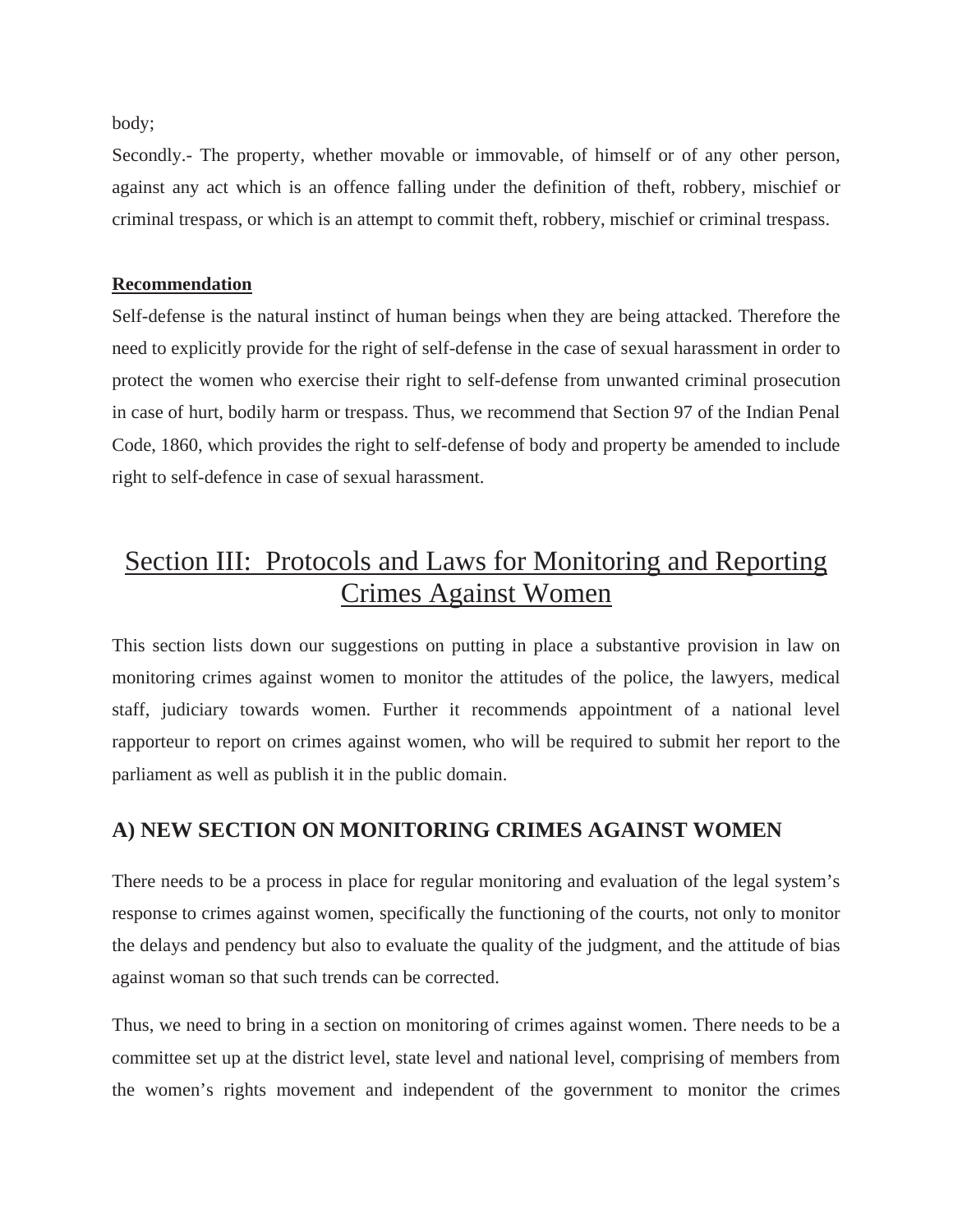perpetrated against women, the treatment meted out at police stations, by public prosecutors, doctors, media and the judiciary. They will look into the number of FIRs filed, and will be contactable by the caseworker in case the police is unwilling to register the FIR. The monitoring committee will analyse the filing of the FIR, the trial, the disposal of case, pendency of case to see whether the personnel were gender sensitive, and whether appropriate reliefs were given the survivor. This committee will be independent of the government. It will be required to prepare a quarterly report which is uploaded on its website. Further, it will send these reports to the state or central government as the case may be.

## **B) NEW SECTION ON APPOINTMENT OF SPECIAL RAPPORTEUR ON CRIMES/VIOLENCE AGAINST WOMEN**

There should be a national level rapporteur for reporting on crimes against women. The mandate of these rapporteur will be as following:-

- a) to examine ways and means to prevent crimes against women;
- b) to monitor the implementation of the laws relating to violence /crimes against women
- c) to request for and receive information from all relevant sources on crimes against women with a special focus on violation of protocols set up for the police, lawyers and the judiciary in case of sexual crimes against women
- d) to promote effective application of national and international laws on crimes against women
- e) to take into account gender perspectives when analyzing information received
- f) to emphasize and recommend practical solutions to reducing gendered crimes, including identifying best practice mechanisms
- g) to report annually to the Legislative Assembly and the Parliament and disseminate their report to the public domain.

## Section IV: Rehabilitative Measures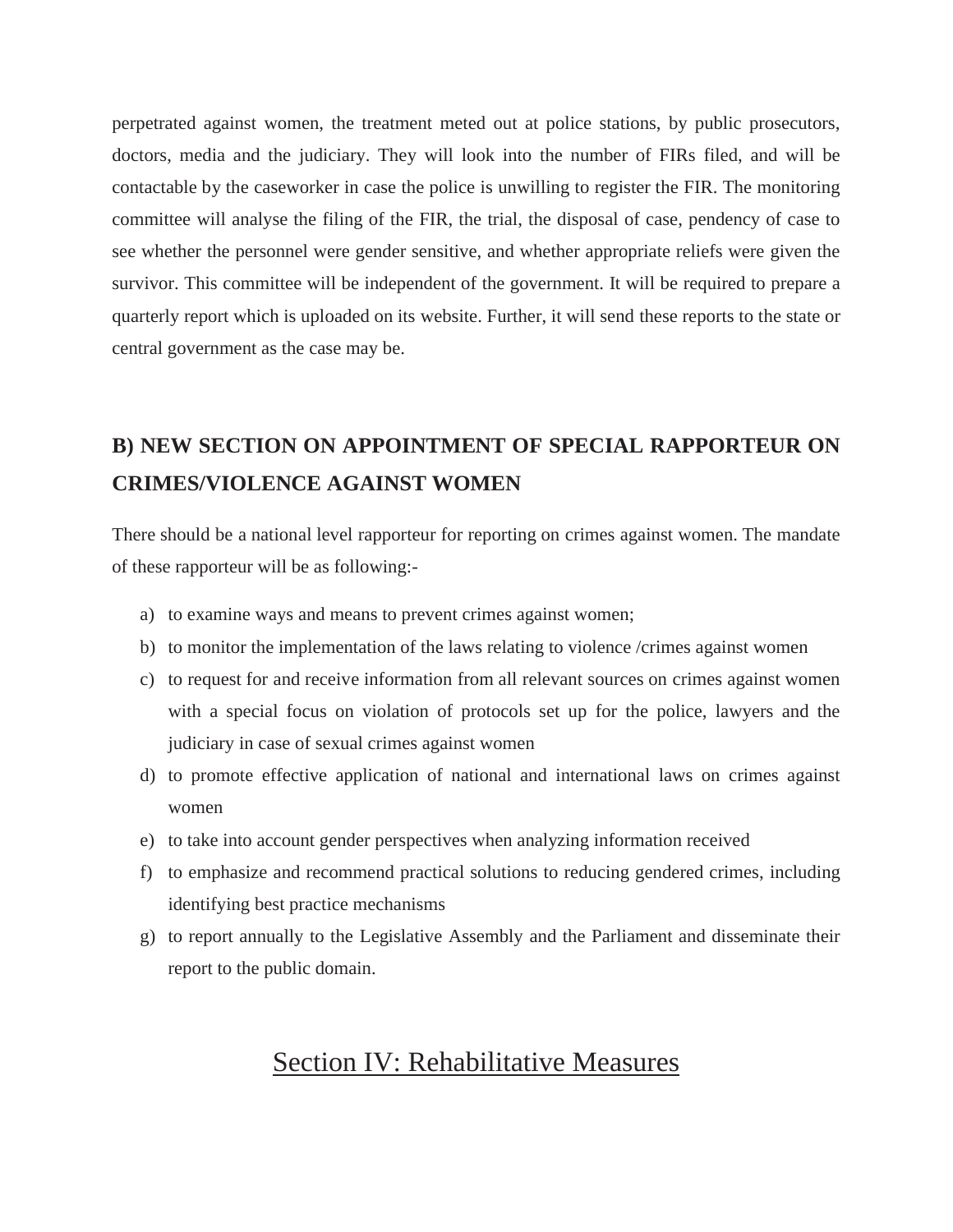This section recommends creating laws and protocols for rehabilitative mechanisms such as compensation schemes, rape crisis cells and witness protection programs.

#### **A) REHABILITATION MEASURES**

a) This section will provide for rape crisis cells attached to one police station in every district. It will require that every rape case be attended by a social worker who will be attached to the case till completion of case to provide psychological support and social support through the process of the trial. This will also help ensure that the survivor does not drop out of the trial.

b) There will be a female lawyer who will be a women's rights lawyer who will take up the case and will be attached to the case from the moment the survivor enters the police station to lodge the complaint till the conviction, The lawyer will interact with the police and ensure that the FIR is registered properly. She will monitor the interaction between the survivor and the police to ensure that the survivor is not made uncomfortable by the questions of the police and that her dignity is respected. Further, she will interact with the medical personnel to ensure that the survivor is given the medical treatment that is needed. Also, she will see to it that the survivor's informed consent is taken before conducting a forensic examination and that derogatory and humiliating tests such as two finger testing is not done.

c) There will be provision of health services as per the protocols for sexual assault drafted by CEHAT, which is provided in the second part of the report. Further, it will provide for medical aid to the survivor for which the expenses will be borne by the government.

d) It will provide for setting up of forensic laboratories in every district, which can give prompt medical reports.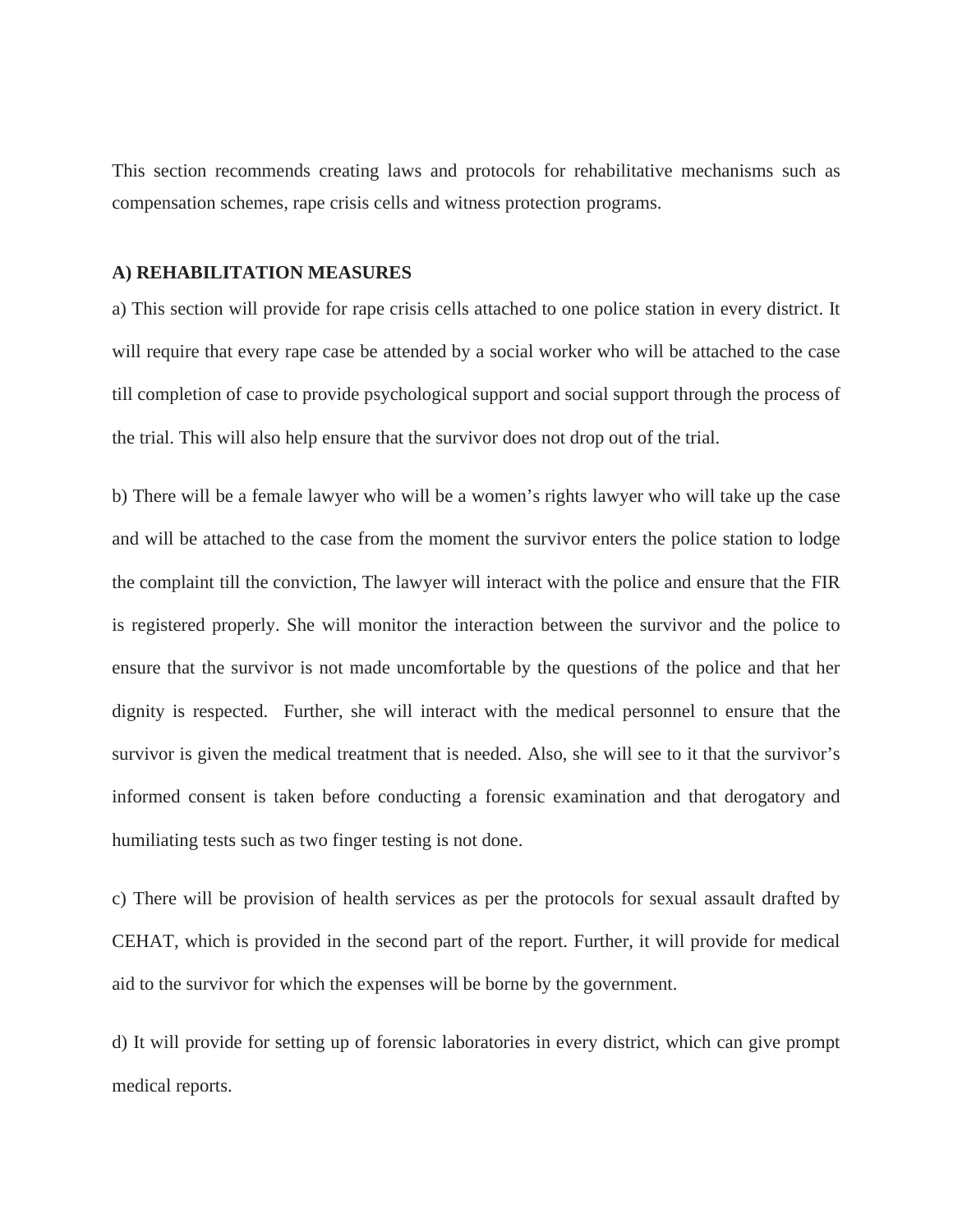e) Under the current scheme, as per section 357A of Code of Criminal Procedure, monetary compensation is awarded only after conviction. This is too late as the judicial process takes years to reach completion. The survivor needs monetary assistance for accessing medical and legal facilities. Thus, this provision needs to be amended to ensure that the survivor gets financial assistance at the time of lodging of complaint.

f) It will provide for witness protection to be given to the survivor.

## **B) NEED TO INTRODUCE LAWS AND PROTOCOLS FOR WITNESS PROTECTION**

There is need for a protocol on witness protection to be introduced in law as per the Delhi High Court guidelines on witness protection and the  $198<sup>th</sup>$  Law Commission Report on Witness Protection.

The section should include, among other recommendations, the following:-

- It needs to include protection of the identity of the victim/survivor right from the stage of lodging of complaint till conviction.
- There needs to be a two-way closed circuit television in the Sessions Court for recording evidence during trial so as to ensure complete privacy of witness.
- There needs to be a mechanism put in place to provide them protection outside the court premises.
- Publication of identity of victim will need to be prohibited. Though section 228A exists in IPC, it is currently interpreted to mean identity protection from when the FIR is registered. The identity must be protected from when the survivor lodges the complaint.
- Sufficient breaks have to be given to witnesses while recording evidence.
- The witness should be allowed to answer in writing, as often that is less stigmatic as per *Sakshi v. Union of India*.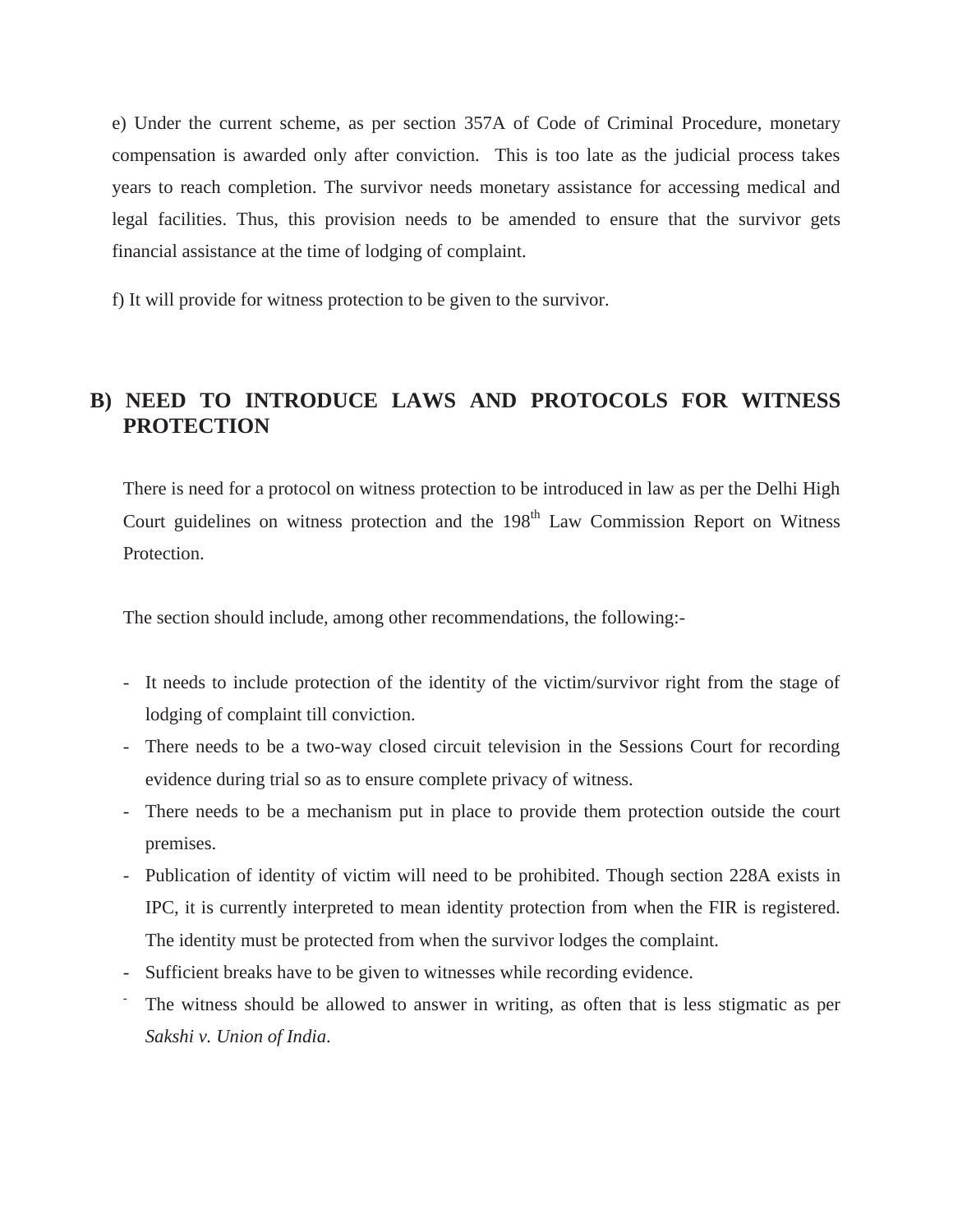## Section V: Protocols and Laws on Investigation

This section lists our recommendations on laws and protocols for forensic evidence collection and studies the need to delink it from medical treatment.

## **NEED TO INTRODUCE PROTOCOLS AND LAWS FOR COLLECTION OF FORENSIC EVIDENCE AND TIME LIMITS**

A written protocol on recording medical evidence needs to be a part of the law. Such protocol exists having been framed by CEHAT but doctors across the country are not universally following it. Hence medical evidence is lost resulting in acquittal.

We propose that the CEHAT protocol be made a part of the law.

We would like to emphasize here that forensic examination needs to be delinked from medical examination. Thus, the medical examination will be with the purpose of treating the survivor while the forensic examination will be with respect to ascertaining the nature of assault, collecting evidence such as semen sample, any evidence of recent sexual activity among others. The survivor will have a right to consent to the examination. If she is unwilling to go for a forensic exam, then she will be provided medical assistance as is needed. Further, every medical facility will bee obligated to provide her with medical treatment.

Two Finger Testing: It needs to be specified in law that two-finger testing will not be a part of the forensic evidence collection. Since, we have moved away from the pronouncement of Hale which distinguished between lawful and unlawful sexual intercourse and we accede that all intercourse irrespective of the relationship between the two persons is lawful if it's consensual, gathering evidence regarding past sexual activity serves no purpose.

In such a scenario, her past sexual history is not relevant to the act of sexual assault. Since, the two finger testing is used to determine whether the women is habituated to sexual intercourse, the test is redundant and chauvinistic as it allows the defence to sneak in character evidence, which is considered illegal. A report titled Dignity on Trial by Human Rights Watch on two finger testing interviews a public prosecutor who says, "Where the defense takes the line that there was consent [to sexual intercourse], usually they also look to medical evidence for support.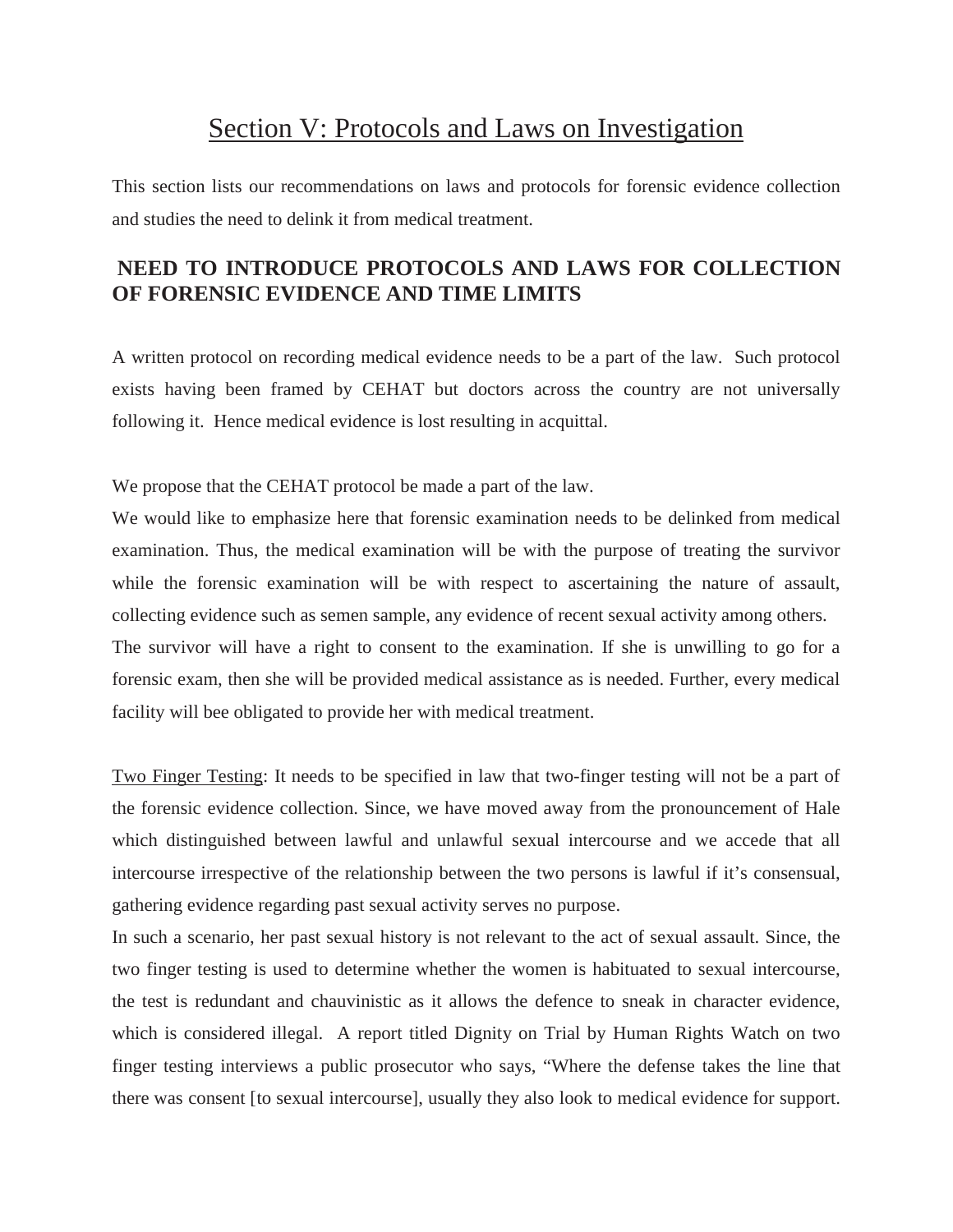And if the medical report says anything about the two-finger test, then they draw it out in court saying she was habituated so consented and is falsely implicating the accused." Another prosecutor says, "The finger test is relevant for the defense…if the medical report says that two fingers have passed, the defense can show that she is habituated. This shakes the testimony of the prosecutrix [the girl or woman]."  $^{22}$ 

In majority of the cases, the survivor's consent for the test is not taken, yet the results are presented in court. Often, the judges too lack the information to understand what the medical evidence means. Though, in theory, being habituated to sexual intercourse is no excuse for rape, it is often used to assert that the women have "loose morals".

The Supreme Court in its judgment in 2003, called the medical evidence collected in a rape trial which included two finger testing "hypothetical and opinionative".<sup>23</sup> A high-powered government committee in 2010 also recommended that two-finger testing be banned. The Maharashtra Government has also banned it. Additional Sessions Judge Kamini Lau said "The test is violative of the fundamental right to privacy of the victim." She says, "State action cannot be a threat to the constitutional right of an individual. What has shocked my conscience is that this test is being carried out in a routine manner on victims of sexual offences (even minors) by doctors." <sup>24</sup> Despite these efforts, it still continues to be used in rape trials. Thus, there is need for a specific section which makes two finger testing illegal.

Evidence on Attire of Survivor: In Florida, Statue of Crimes, section 794.022 says - "Notwithstanding any other provision of law, reputation evidence relating to a victim's prior sexual conduct or evidence presented for the purpose of showing that manner of dress of the victim at the time of the offense incited the sexual battery shall not be admitted into evidence in a prosecution under s. 794.011." <sup>25</sup>

25 Section 794.022: Rules of Evidence Statute of Crimes, Florida,

<sup>22</sup> Human Rights Watch , "Dignity on Trial" http://www.hrw.org/reports/2010/09/06/dignitytrial

<sup>&</sup>lt;sup>23</sup> State of Punjab v. Ramdev Singh AIR 2004 SC 1290

<sup>24</sup> Kalpana Sharma, "Judges, Judgments and Women's Rights" 15 March 2010, Hindu. At http://www.hindu.com/mag/2010/10/31/stories/2010103150090300.htm

http://law.justia.com/codes/florida/2005/TitleXLVI/ch0794.html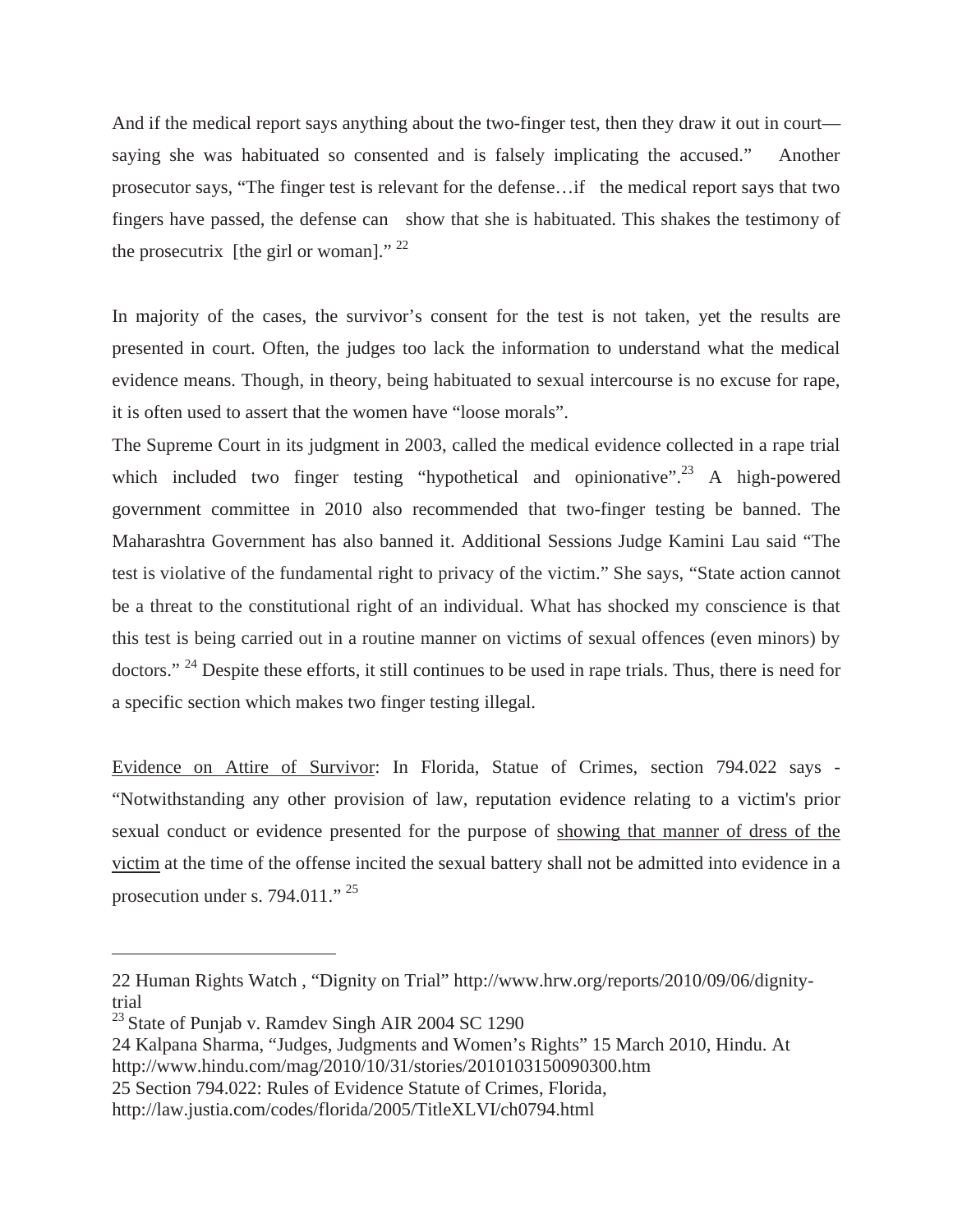Similar provisions need to be introduced in Indian law since one of the first questions asked to the survivor, is about her clothing. We need to have a law that allows women the dignity and space as an equal citizen in India, who has the freedom given to her by the constitution to dress in any way she wants, and nothing she does can incite the man to sexually assault her. Thus, we need to delink any evidence which implies an assessment of the woman's character from the crime of rape.

## Section VI: Other Recommendations

#### **AMENDMENT OF ARMY ACT, 1950 AND AFSPA, 1958**

There is need to delink sexual assault, which occurs within the army or is committed by army personnel from the Army Act, 1950 and Armed Forces Special Powers Act, 1958 and bring these crimes within the ambit of IPC where the army personnel is prosecuted like every other citizen without any special provisions made for them. Currently, section 70 of the Army Act,  $1950^{26}$ states that if a crime of rape occurs while on active service, or at any place outside India or at a frontier post specified by the Central Government by notification, it will be tried by court martial. Further, as per section 6 of Armed Forces (Special Powers) Act, 1958<sup>27</sup> prior sanction of Central Government is needed before prosecuting the armed forces personnel who are operating in areas, which have been declared as disturbed by the government.

<sup>&</sup>lt;sup>26 70</sup> Civil offence not triable by court-martial. A person subject to this Act who commits an offence of murder against a person not subject to military, naval or air force law, or of culpable homicide not amounting to murder against such a person or of rape in relation to such a person, shall not be deemed to be guilty of an offence against this Act and shall not be tried by a courtmartial, unless he commits any of the said offences-

<sup>(</sup>a) while on active service, or

<sup>(</sup>b) at any place outside India, or

<sup>(</sup>c) at a frontier post specified by the Central Government by notification in this behalf.

<sup>27</sup> **Section 6. Armed Forces (Special Powers) Act, 1958 : Protection to persons acting under Act.** No prosecution, suit or other legal proceeding shall be instituted, except with the previous sanction of the Central Government, against any person in respect of anything done or purported to be done in exercise of the powers conferred by this Act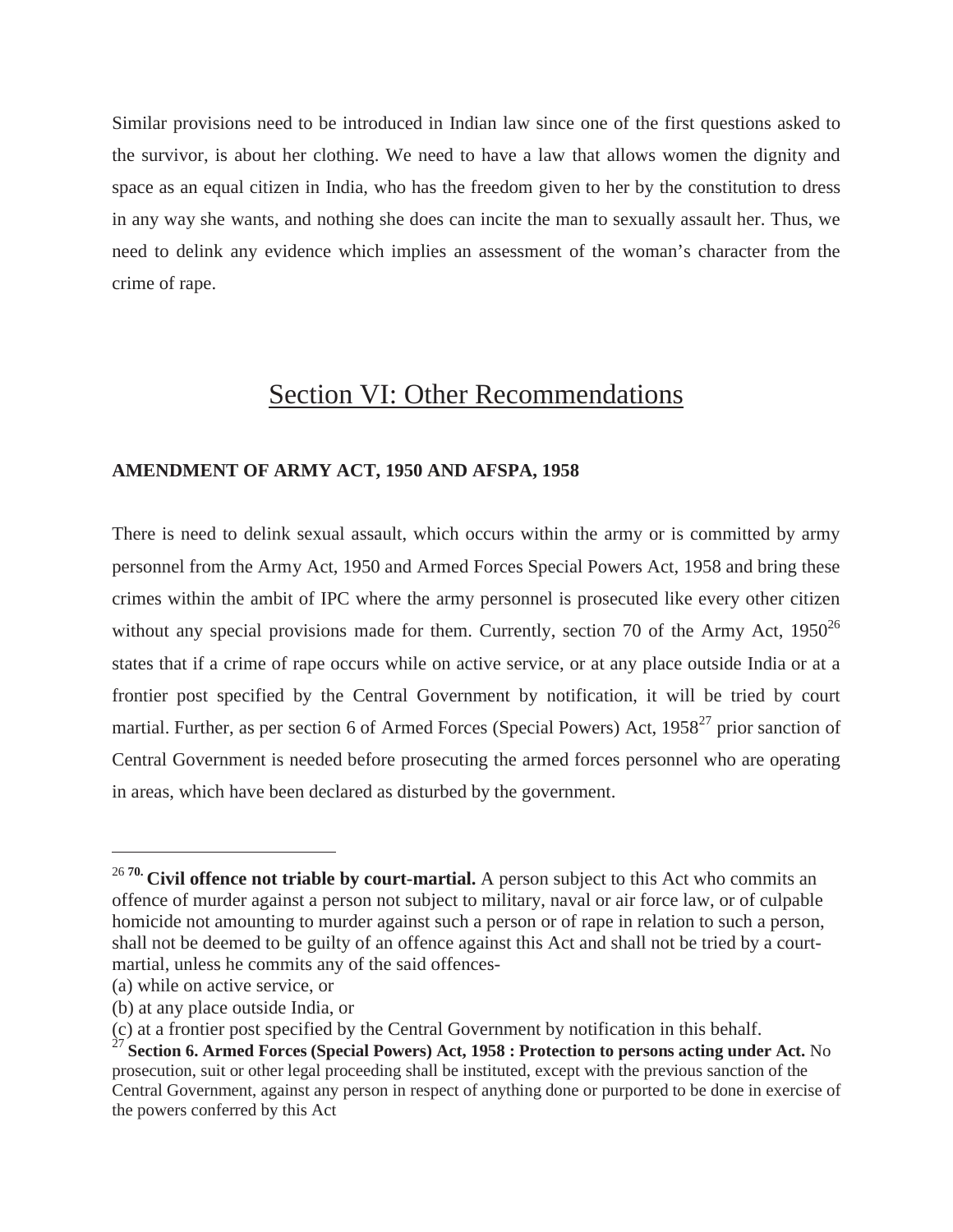These sections gives the army a broad license to commit crimes against the general population without any accountability and leads to incidents like the rape of Manorama in Manipur.

## **KINDLY NOTE THAT WE WILL BE MAKING A SEPARATE SUBMISSION PROPOSING AMENDMENTS TO PROCEDURAL LAW AND EVIDENCE LAW.**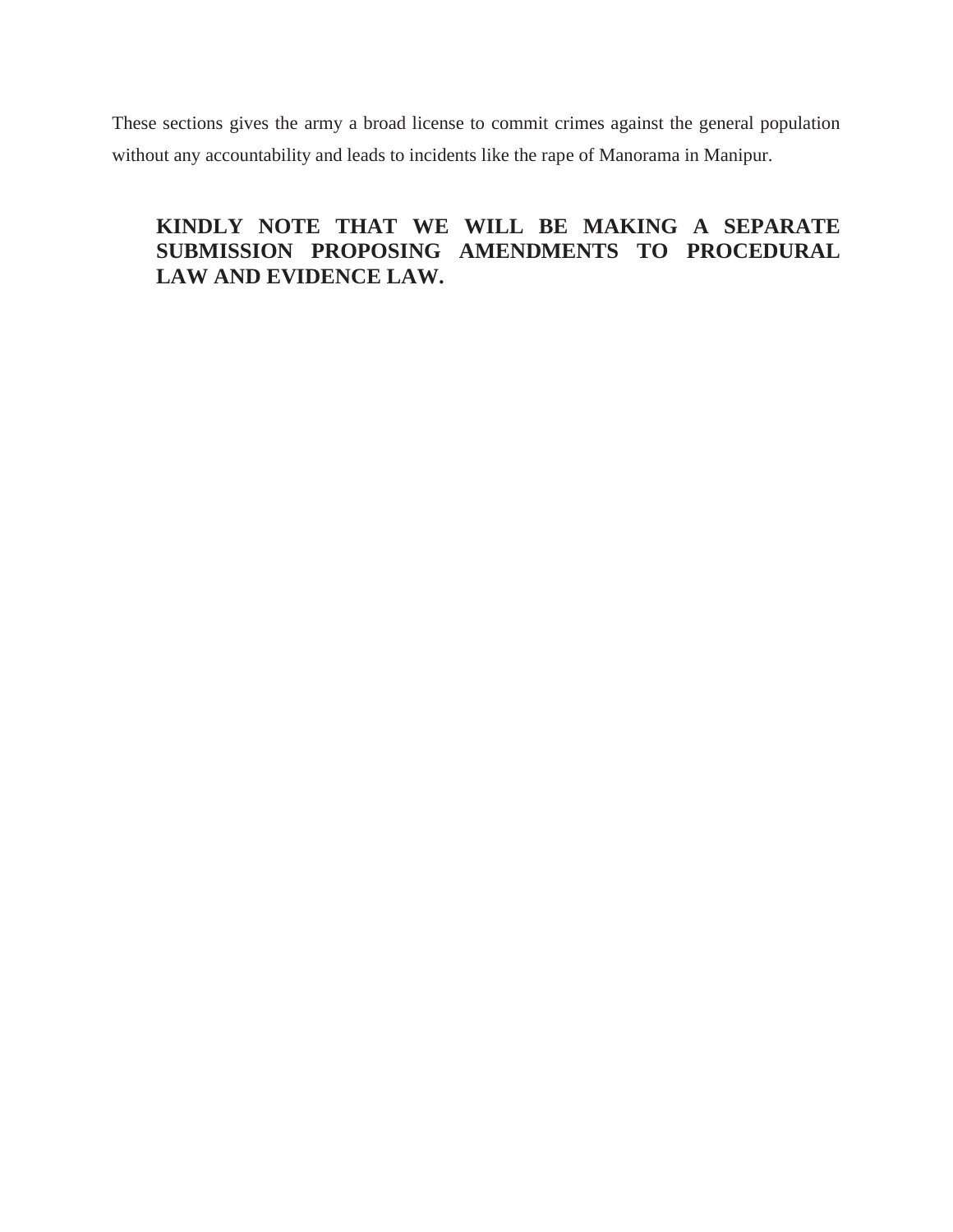# **GUIDELINES FOR HEALTH FACILITIES IN CASES OF SEXUAL ASSAULT BY CEHAT**

1. All health facilities, whether public or private, clinics or hospitals, must be equipped to conduct an examination of a survivor of sexual assault. As per Section 164 (A) of the CrPC, any registered medical practitioner is qualified to conduct such an examination. Moreover, a survivor must be free to approach any health care provider that he/she trusts and is comfortable with. No health facility must turn away a survivor of sexual assault.

2. The facility should designate staff for examination of survivors and collection of evidence. They should be trained on the issue of sexual violence and its impact on physical and mental health. They should also have the necessary training and experience to carry out an examination appropriately.

3. The facility should lay down clear procedures and protocols to be followed in cases of sexual assault and these should be made available to all providers. This includes assembling all the contents required for a medical examination in one place.

4. A uniform, gender sensitive proforma for medical examination and treatment of sexual assault should be implemented across the country. The proforma must not record any findings that are irrelevant to the case of sexual assault, such as built of the survivor, old tears of the hymen or size of the vaginal introitus. Due importance must be given to the recording of history and ensure that no detail is missed out. It must include a section on treatment so that this crucial role of the health system is not omitted. (A sample proforma is annexed as Annexure 2)

5. The proforma must not restrict itself to the IPC definition of 'rape', but must be able to record all kinds of sexual assault that have been defined by the World Health Organization. This includes penetration of vagina/mouth/anus by finger/penis/object as well as non-penetrative assault such as inappropriate touching, kissing, sucking, fondling and forced masturbation.

6. There must be no delay in conducting an examination and collecting evidence in cases of sexual assault as evidence is lost with time. The urgent nature of the examination cannot be overemphasized.

7. The examination should be carried out in a non-threatening, quiet, and private place. Adequate waiting space should be made available for relatives accompanying the survivor. Sufficient lighting and a comfortable examination table are necessary for a thorough examination.

8. In case a female doctor is not available for the examination of a female survivor, a male doctor should conduct the examination in the presence of a female attendant. In case of a minor/person with disability, his/her parent/guardian/ any other person with whom the survivor is comfortable must be present.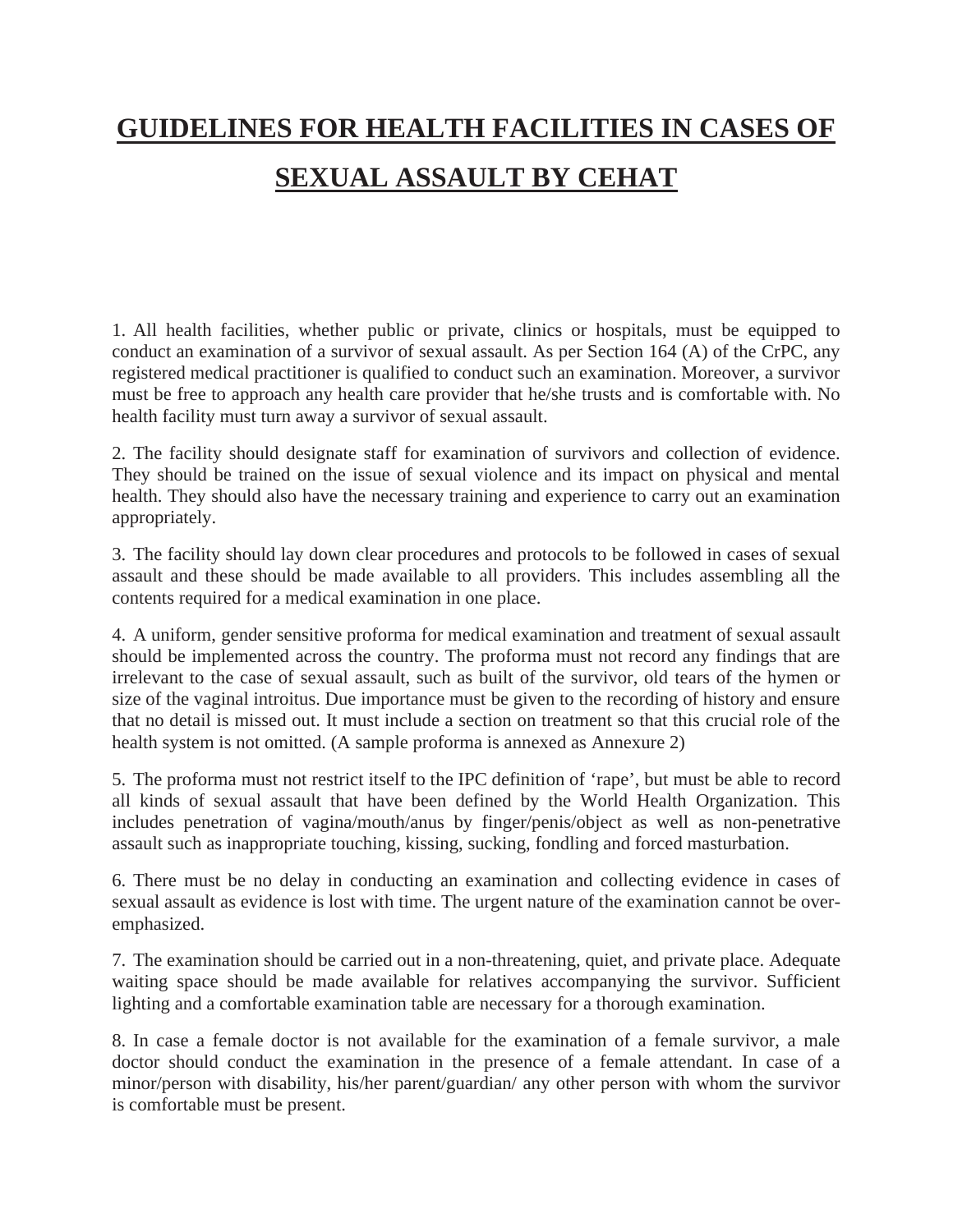9. Police personnel must NOT be present during any part of the process.

10. A police requisition is not mandatory for conducting a medical examination and providing treatment to survivors of sexual assault. (*State of Karnataka v Manjamna* (2000 SC (Crl) 1031/CriLJ 3471/2006(6) SCC 188). Survivors may report directly to the health facility first and health facilities must not turn them away for want of a police requisition /complaint.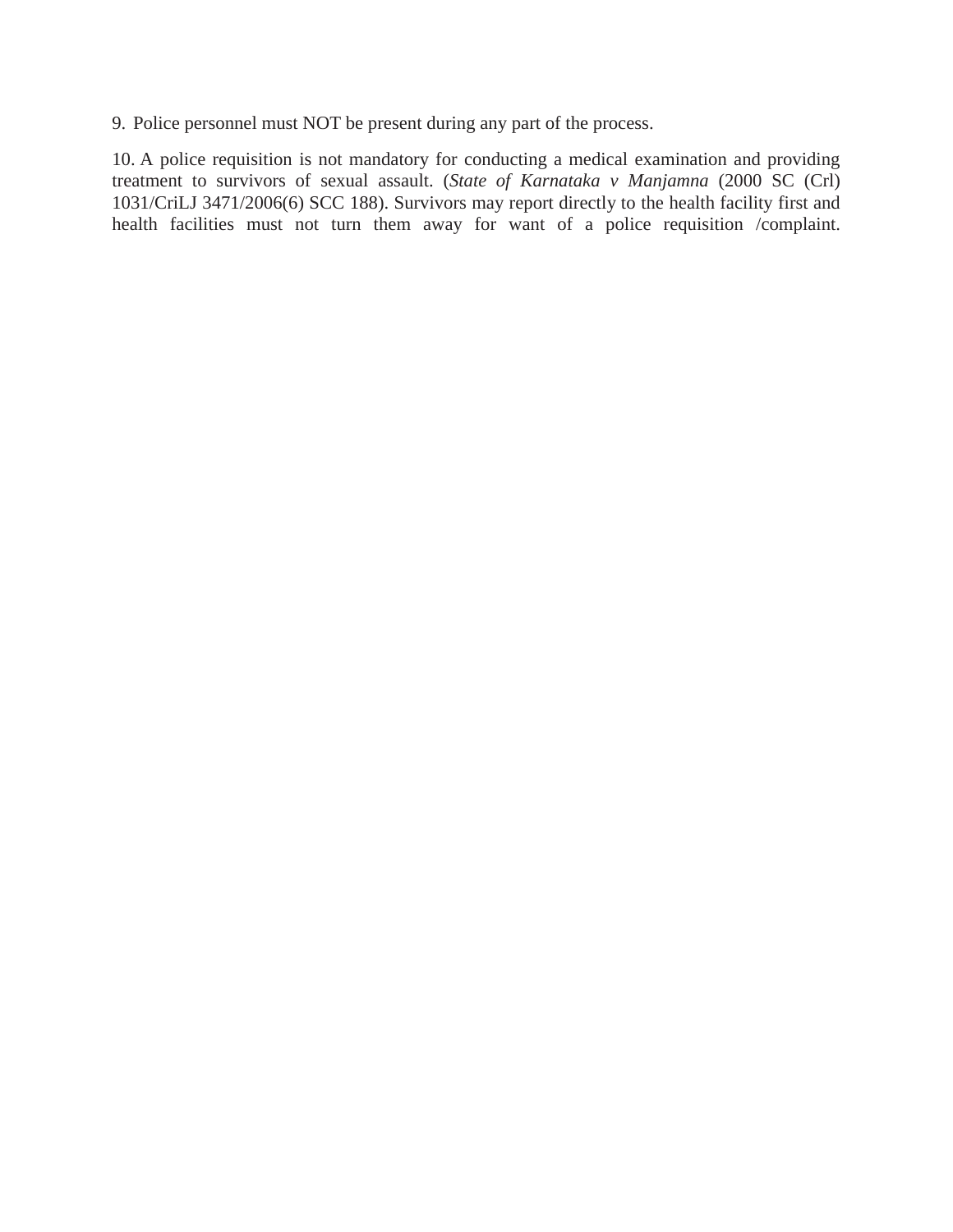The following are the components of a comprehensive health care response to sexual assault and m ⊒ cases:

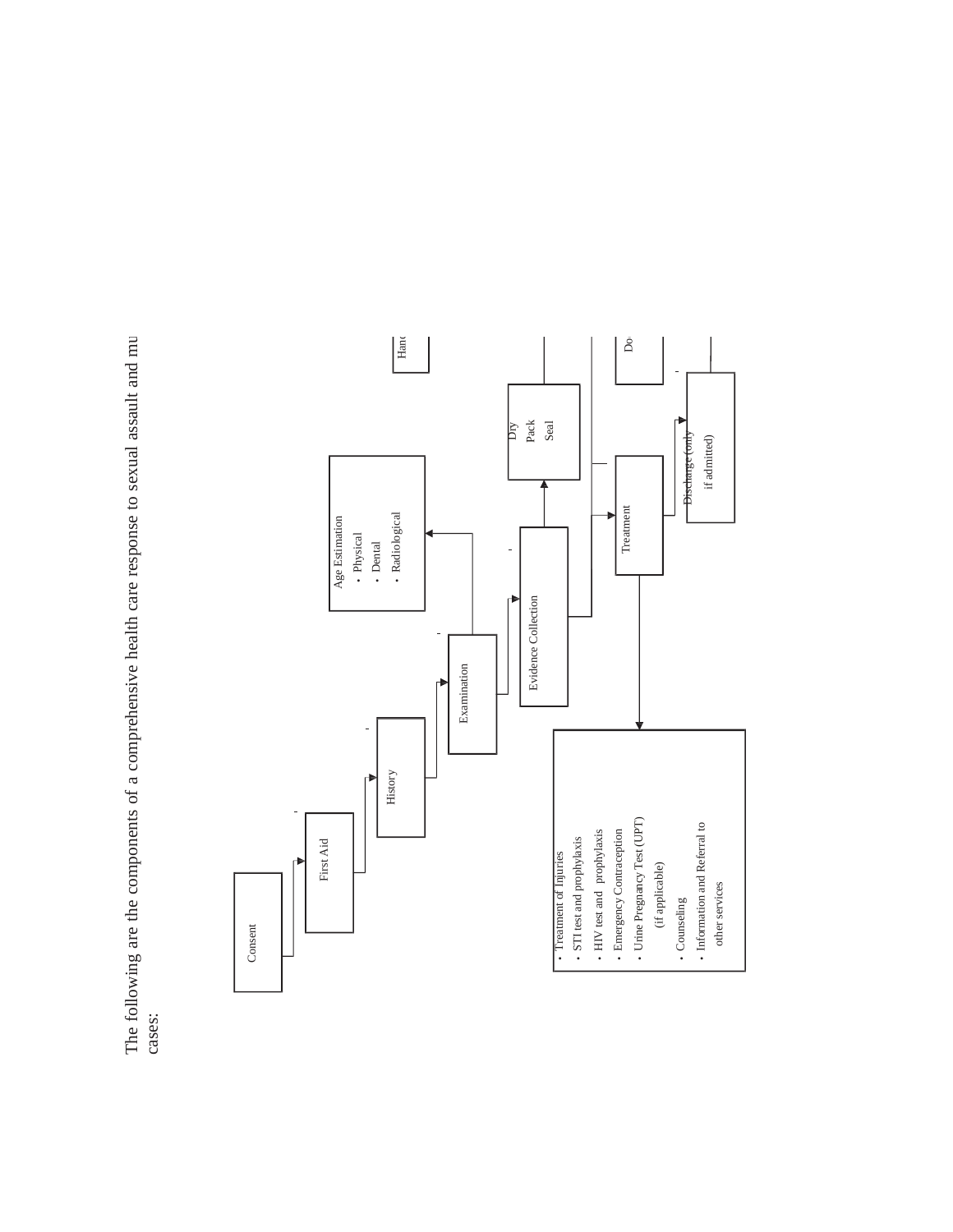- 1. **Informed Consent:** Specific written informed consent must be sought by the examining doctor before beginning any procedure. Consent of the survivor must be sought for:
	- a) treatment,
	- b) physical and genital examination,
	- c) evidence collection,
	- d) disclosing information to law enforcement authorities
	- e) photography (if photographs are taken).

While seeking consent, the survivor must be given all information about the nature of examination and evidence collection that will be carried out. All survivors must be informed of the benefits of undergoing the examination, but if a survivor refuses a certain part of the medical procedure, informed refusal must be documented. Consenting to the above should not be a pre-requisite for availing treatment.

As per Indian law, cases of sexual assault need not be mandatorily reported to the Police. Section 39 of the CrPC provides a list of offences that must be mandatorily reported to the Police, but sexual offences are not a part of this list. This means that the survivors consent is necessary before such information is disclosed to law enforcement agencies.

It must be specified that any person over the age of 12 years can give consent. Consent must be taken from the guardian/ parent if the survivor is under the age of 12 years or if the survivor is unable to give his/ her consent by reason of mental disability. (Section 89 IPC)

#### **2. Documentation of Details of Sexual Assault –**

- a. Examining doctor should record the history of the incident as narrated by the survivor.
- b. Details of the assault must be documented as this is relevant to examination, evidence collection and provision of a medical opinion. History documented should mention:
	- i. Date, time, place of assault
	- ii. Number of assailants and relationship of survivor to assailant
	- iii. Injury marks that the survivor may state to have left on the assailant's body
	- iv. Type of sexual assault whether and what kind of penetration occurred, if there was non-penetrative assault in terms of fondling, kissing, sucking, licking of body parts or forced masturbation.
	- v. whether there was emission of semen
	- vi. if a condom or lubricant was used
	- vii. use of verbal/physical threats or weapons
	- viii. Use of physical force and body areas touched
	- ix. alcohol/drug intoxication
	- x. if the survivor was menstruating at the time of assault/examination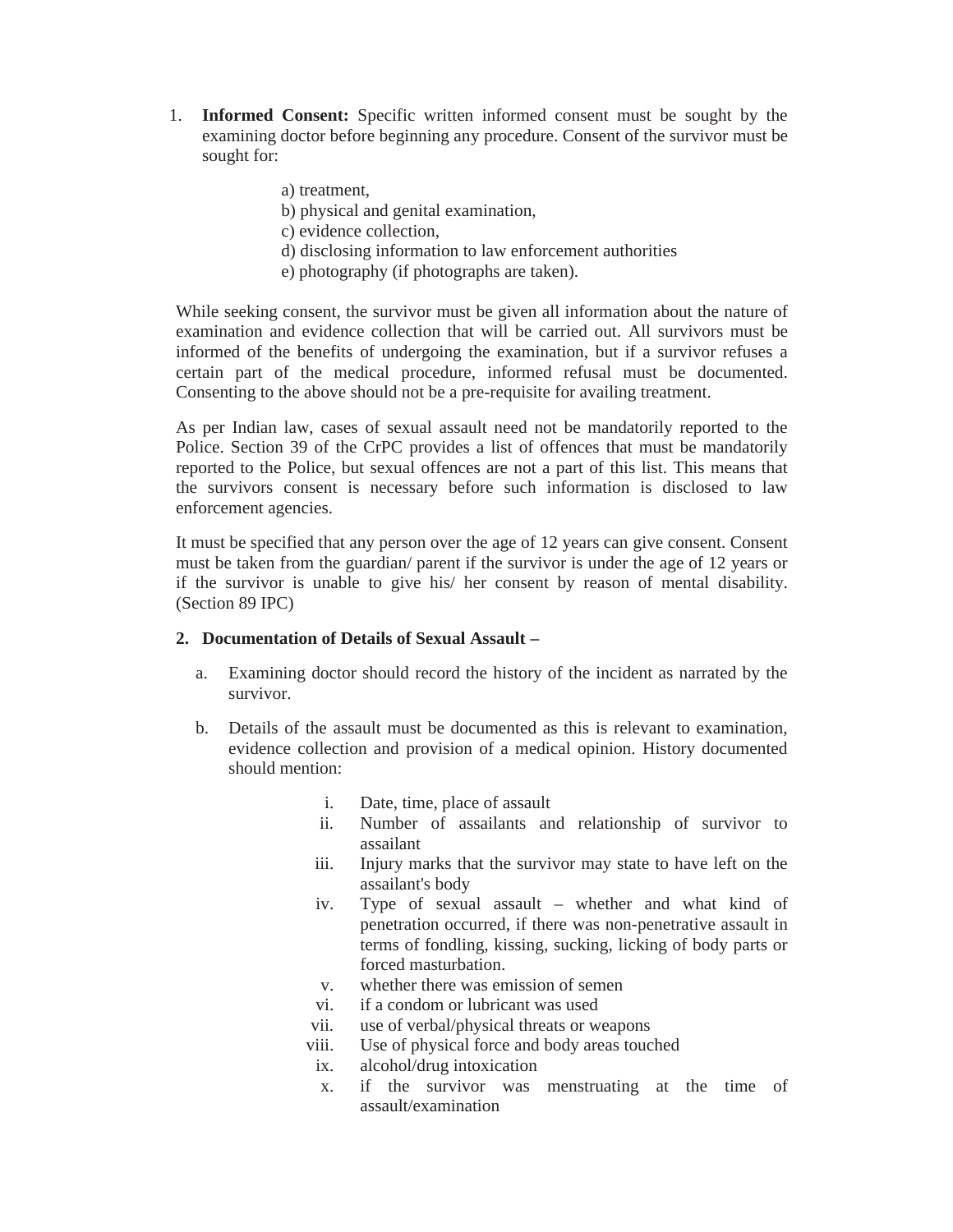xi. Whether he/she washed, bathed, douched, urinated after the assault

The proforma used for medical examination must include the above points so that no detail is missed out.

c. In case of children, diagrams and dolls should be used to elicit an accurate history. d. The doctor must call upon experts in case of a survivor who is mentally unsound or unable to hear or speak.

#### **3. General Examination-**

- a. The purpose of examination should be to identify signs of harm (injuries, scratches, bite-marks, etc on face, neck, shoulders, breast, upper arms, buttocks, thighs) that has been caused to the survivor as a result of the assault.
- b. The above must be documented in detail. Nature of injury (laceration, contusion, incision, abrasion, redness, swelling), size, site, shape, with time since injury must be described. Injuries are best represented when marked on body charts. They must be numbered on the body charts and each injury must be described in detail.
- c. It is important to keep in mind that injuries might not always be seen. The absence of injuries is not indication of consent. There may be circumstances in which the survivor may have been threatened with bodily harm, physically restrained, or afraid to resist for other reasons, thus explaining absence of injuries. In fact, only one-third of cases of sexual assault have visible injuries. (Bowyer and Dalton, 1997) Moreover, mucosal injuries heal rapidly. They may not be visible during examination and may not leave any scars either. (McCann et. al, 2007) Even so, cases of assault have been proved even in the absence of injuries. (For instance, *State of H.P. v. Tara Chand And Anr* 2008 (3) Shim LC1).
- d. An assessment of the general mental condition of the survivor should be made. Any signs of intoxication by ingestion or injection of drug/alcohol must be noted.

#### **4. Genital examination –**

- a. A genital examination must be carried out only if the survivor gives history of genital assault such as penovaginal/anal penetration, fingering or by object.
- b. All findings related to the episode of assault must be recorded, such as swelling, bleeding, tears, redness on the labia, vulva, fourchette, perineum, urethral opening, anal opening. These must also be marked on body charts
- c. The size of the vaginal introitus has no bearing on a case of sexual assault, and therefore the two-finger test of admissibility must not be conducted (*State v. Munna*, *FIR No. 513/07, PS Shalimar Bagh).* It is often used against survivors in court to prove that they are 'habituated to sexual intercourse', even though such information about past sexual conduct has been considered irrelevant to the case. (Section 146 of the Indian Evidence Act).
- d. Hymen should be treated like any other part of the genitals and the status of the hymen need not be recorded routinely. Research shows that an intact hymen does not rule out sexual assault, and a torn hymen does not prove previous sexual intercourse. In a study that attempted to diagnose, on the basis of physical examination whether a woman had previously engaged in sexual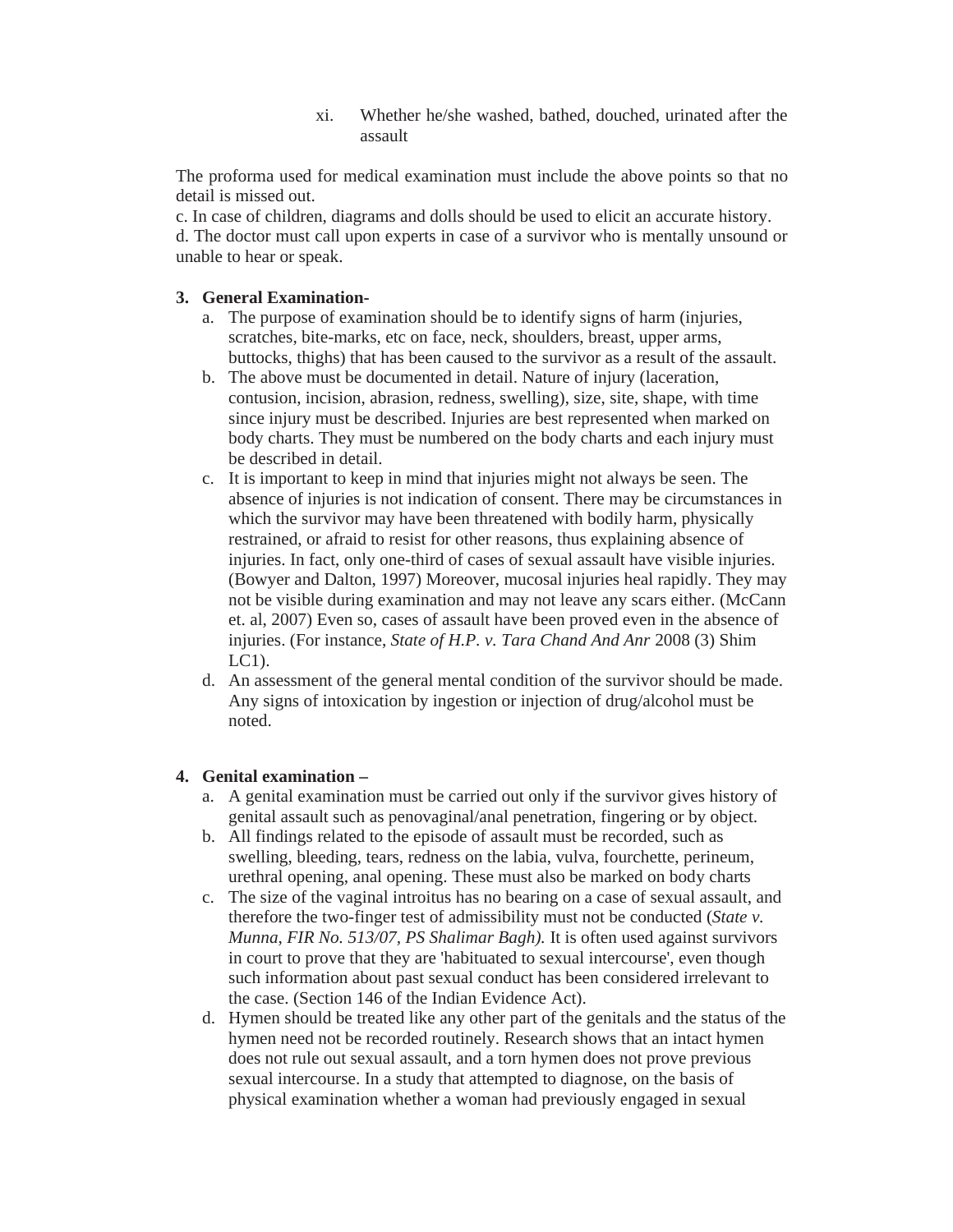activity, the researchers found that they had mis-diagnosed 'virgins' in 50% of the cases, suggesting that integrity of the hymen does not necessarily provide information about sexual history. (Underhill RA, Dewhurst J. "The doctor cannot always tell. Medical examination of the "intact" hymen. Lancet. 1978 Feb 18;1 (8060):375-376.) Therefore, only those findings related to the hymen that are relevant to the episode of assault (findings such as fresh tears, bleeding, edema etc.) are to be documented.

5. **Age Estimation:** Must be conducted in case of survivors over 10 and under 20 years. Age must be estimated by taking into account physical, dental as well as radiological age.

#### **6. Evidence Collection:**

- a. The nature of forensic evidence collected is to be determined by three main factors - nature of assault, time lapsed between assault and examination and whether the person has bathed/washed herself since the assault.
- b. If the survivor reports within 96 hours (4 days) of the assault, all evidence including swabs must be collected without fail, in keeping with the history of assault. The likelihood of finding evidence after 72 hours (3 days) is greatly reduced, however it is better to collect evidence up to 96 hours in case the survivor may be unsure of the number of hours lapsed since the assault.
- c. The nature of samples taken is determined to a large extent by the nature of assault and the history that the survivor provides. The samples collected should be consistent with the history. Swabs from the vulva, vagina, anal opening for ano-genital evidence must be collected depending on the history and examination. For example, if the survivor is certain that there is no anal intercourse, anal swabs need not be taken. Often lubricants are used in penetration with finger or object, so if there is such a history, relevant swabs must be taken for detection of lubricant. If there is struggle during the sexual assault, and the survivor mentions in the history that she scratched the accused, then epithelial cells of the accused may be detectable in nail scrapings and nail clippings.
- d. A 'wet smear' must be prepared and examined under the microscope for spermatozoa. Spermatozoa may be seen only within 72 hours of the assault.
- e. Clothes that the survivor was wearing at the time of the assault are of evidentiary value if there are any stains/tears/trace evidence on them. Hence they must be preserved. Each piece of clothing must be described. Presence of stains - semen, blood, foreign material etc - should be properly noted. Any tears or other marks on the clothes must be noted. If clothes are already changed then the survivor must be asked if s/he has the clothes that were worn at the time of assault and these must be preserved. Clothing must be folded in such a manner that the stained parts are not in contact with unstained parts of the clothing.
- f. If a woman reports with a pregnancy resulting from an assault, she is to be given the option of undergoing an abortion, and protocols for MTP are to be followed. The products of conception (PoC) may be sent as evidence to the forensic lab (FSL) for establishing paternity / identifying the accused.
- g. Blood must be collected for grouping and also helps in comparing and matching blood stains at the scene of crime.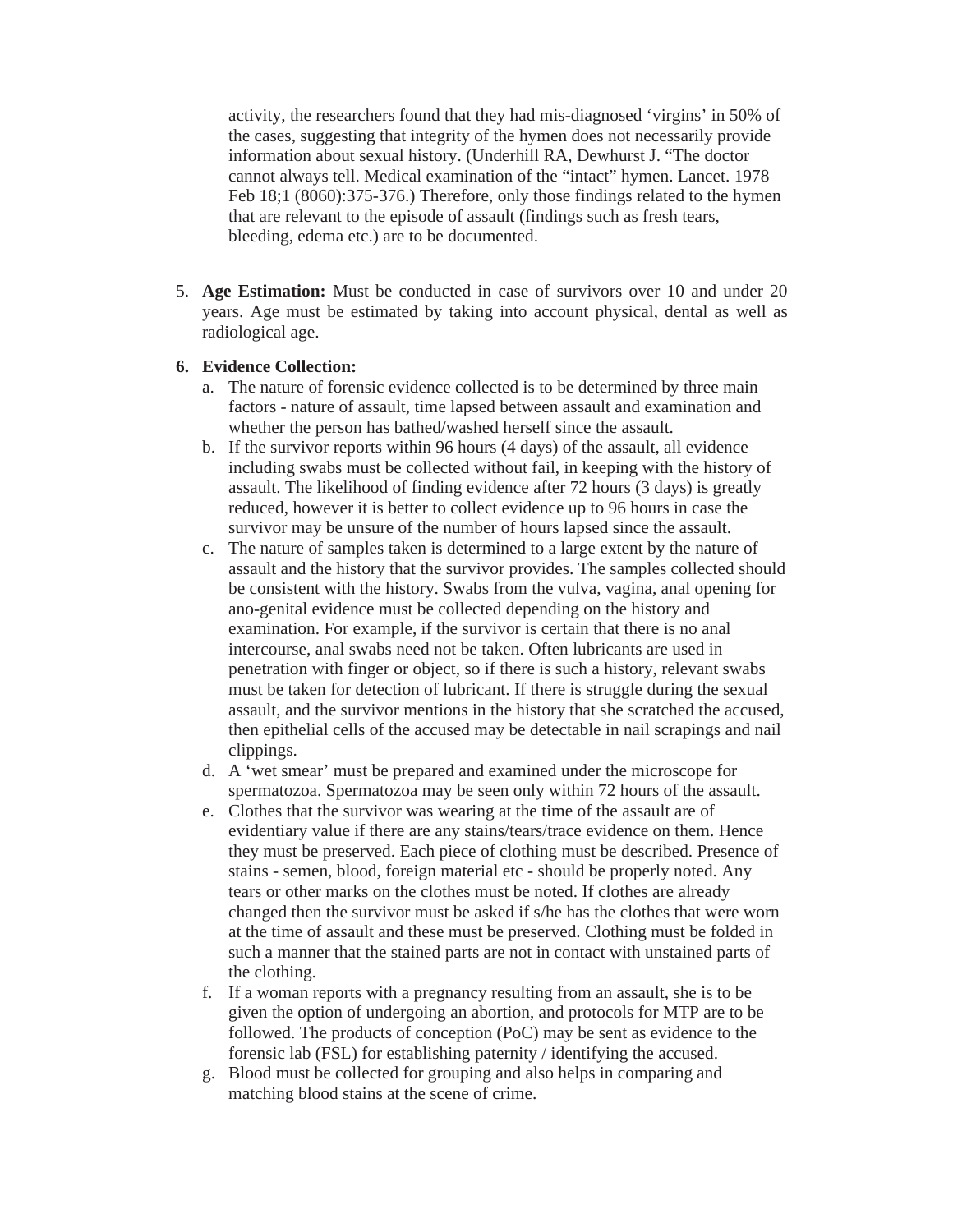- h. Blood and urine must be collected for detection of drugs/alcohol as the influence of drugs/ alcohol has a bearing on the case. If such substances are found in the blood, the validity of consent is called into question. In a given case, for instance, there may not be any physical or genital injuries. In such a situation, ascertaining the presence of drug/alcohol in the blood or urine is important since this may have affected the survivor's ability to offer resistance.
- i. Each sample must be sealed and labeled separately.
- j. All samples including clothes must be air dried before storing them in their respective packets. This is crucial as wet samples may decompose and be unfit for analysis by the time they reach the Forensic Science Laboratory.
- k. Samples must be dispatched to the Forensic Science Laboratory through the police as early as possible. Clear channels of communication between police, health facility and forensic science laboratory are to be established so that reports of Chemical Analysis are received by the doctor within three months.
- 7. **Chain of custody:** The hospital must designate certain staff responsible for handling evidence and no one other than these persons must have access to the samples. This must be done to prevent mishandling and tampering. If a fool-proof chain of custody is not maintained, the evidence may be rendered inadmissible in the court of law. A log of handing over of evidence from one 'custodian' to the other must be maintained.
- 8. **Treatment:** Treatment for the effects of sexual assault is the most crucial role of the health care provider and must be provided free of cost. To ensure that survivors receive treatment at health facilities, it is crucial that this be made a part of the proforma. The WHO prescribes that survivors be assessed and treated for:
	- a. Injuries: must be treated based on severity. Antiseptic applications, pain killers, suturing may be required. Tetanus Toxoid injection must be provided in case the survivor has sustained injuries and is not already immunized.
	- b. Pregnancy: If the survivor reports within 3-5 days of a peno-vaginal assault, Urine Pregnancy Test must be conducted to determine if she is already pregnant. If not, then Emergency Contraception must be provided. If the survivor has reported more than 2 weeks after the assault and has not yet got her period, then UPT must be done to check if she is pregnant as a result of the assault. In case a pregnancy is detected, abortion needs to be provided.
	- c. Sexually Transmitted Infections: microbiological investigations for assessment of STIs, blood investigations for Hepatitis B and HIV must be done. Prophylactic antibiotics for prevention of STIs may be administered as relevant
	- d. HIV prevention: Post Exposure Prophylaxis (PEP) for HIV should be given if a survivor reports within 72 hours of the assault. Before PEPs are prescribed, an assessment of HIV risk must be done
	- e. Psychological trauma: Counselling to address psychological trauma caused due to the assault must be provided. The survivor must also be put in touch with other agencies for responding to different needs.

The survivor must be called for follow up examination to note the development of bruises or other injuries, test for pregnancy, VDRL, etc.

All treatment to sexual assault survivors must be provided free of cost.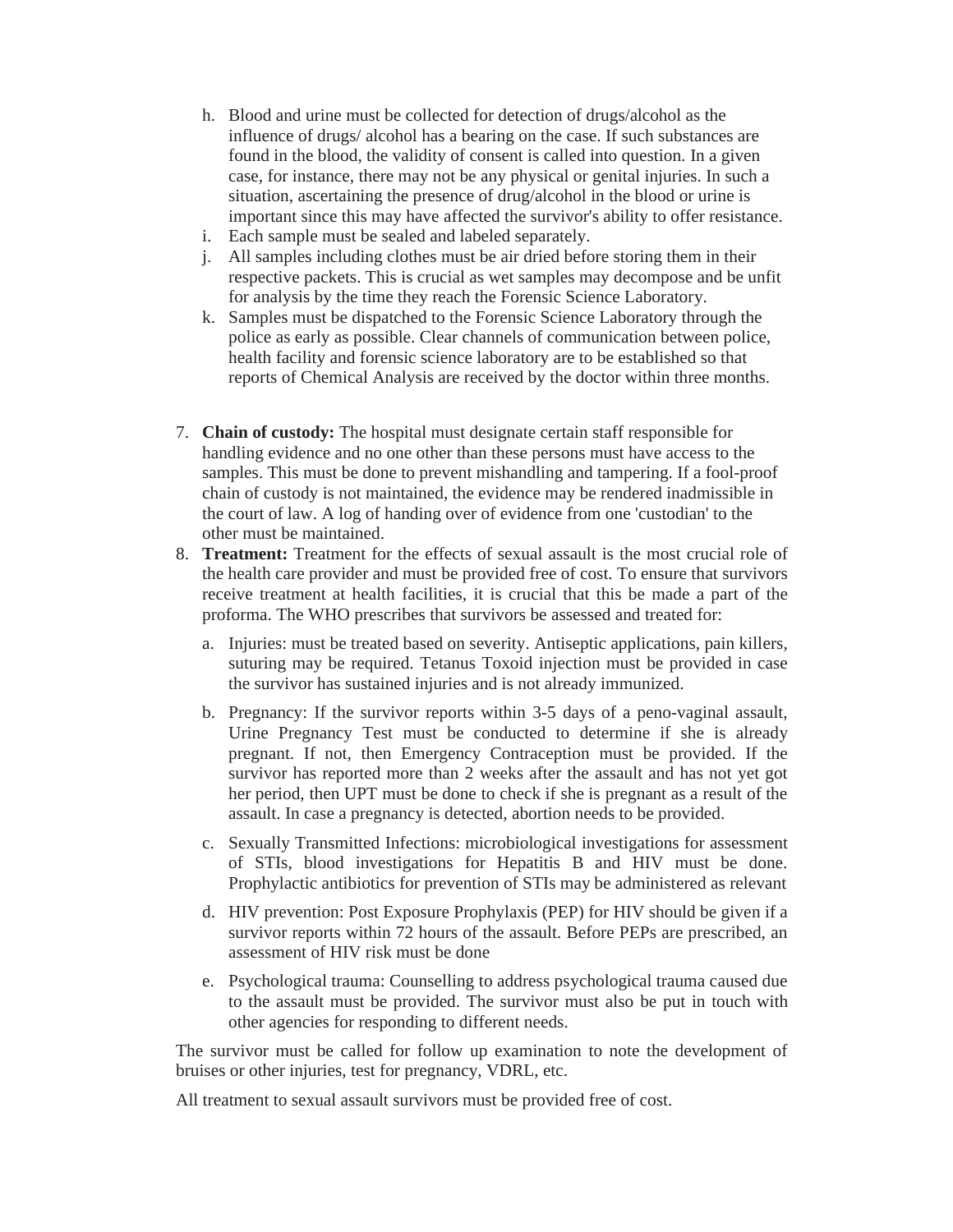- 9. **Opinion:** Provision of a 'reasoned medical opinion' is a responsibility of the examining doctor. A provisional as well as final opinion must be provided in each case of sexual assault.
	- a. The examining doctors must never comment on whether rape occurred or not, as this is outside the purview of their role. Based on medical examination, it is not possible to draw such a conclusion. Requisitions from police should also not ask the doctor to comment on whether 'rape occurred or not'.
	- b. The doctor must never comment on past sexual history of the survivor in the proforma, nor in the opinion. Comments such as 'habituated to sexual intercourse' are gender biased, unscientific and irrelevant.
	- c. Provisional Opinion: A provisional opinion must be provided by the doctor based on the examination conducted and the history given by the survivors. It should be kept in mind that normal examination findings neither refute nor confirm forceful sexual assault. The absence/presence of positive findings must be correlated with delay in reporting, use of threats, being rendered intoxicated, acts such as bathing, douching, urinating which may have led to loss of evidence. No doctor should omit provisional opinion for want of Chemical Analysis reports.
	- d. Final Opinion: A final opinion must be provided once Chemical Analysis results are received from the Forensic Science Laboratory. The final opinion must be formulated keeping in mind the history of sexual assault. Negative CA reports may be due to lapse of time, due the survivor having bathed, washed, douched, urinated, due to a condom was used, or because she was menstruating. This must be explained in the final opinion.
- 10. A carbon **copy of the documentation** done by the doctor (including examination findings, history recorded, evidence collected, opinion, treatment and investigations) must be provided to the survivor free of cost.